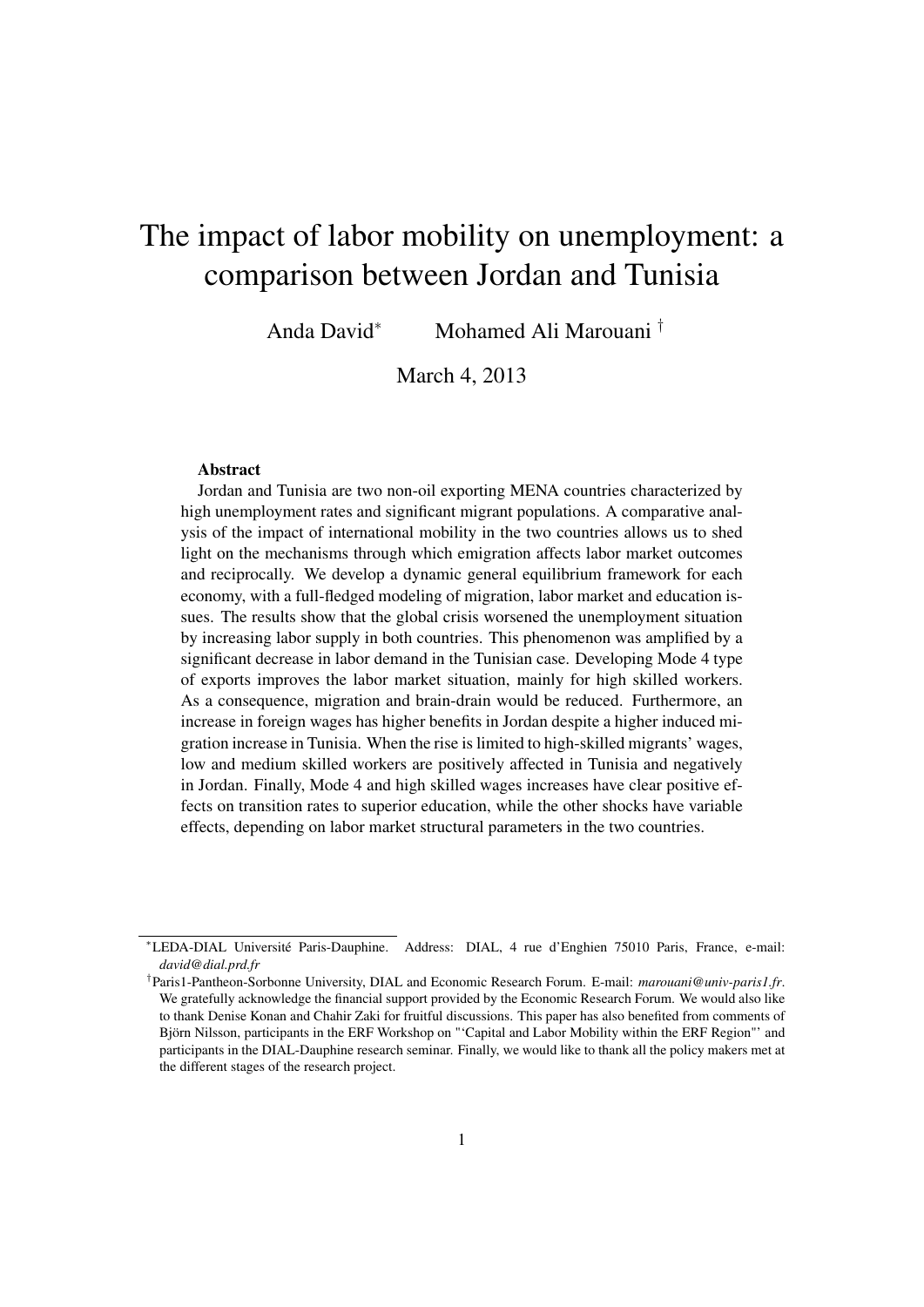### 1 Introduction

There is a dynamism within Arab labor markets that brings both opportunity and challenge for economic development. The Arab world is unusually young, with about one third of the MENA population under the age of fourteen. Due to strong investments in public education, those entering the job market for the first time are more highly educated than a generation ago. These factors combine to create an educated Arab workforce that is growing rapidly. For a variety of reasons, domestic markets have not been able to absorb the availability of talent.

Traditionally, attractive wages in oil-exporting Arab countries, the EU and elsewhere has spurred emigration. Remittances have become an important source of external finance in the MENA region, representing over 2 percent of GDP. While some MENA nations are among the top recipients globally of immigration (Saudi Arabia, UAE) others are significant sending nations.

Bilateral negotiations are taking place between host and sending countries involving an increase in temporary migration quotas as an incentive for the latter to better cooperate with the former on illegal migration (for example the agreement between Tunisia and France and the two labor agreements between Egypt and Italy). Moreover, MENA countries involved in the Euro-Mediterranean process started negotiating services liberalization with the EU and their main objective is to obtain the highest concessions for Mode 4 to increase services exports and also to alleviate high unemployment for skilled workers, which is increasing in the region for new graduates [\(Marouani,](#page-23-0) [2010\)](#page-23-0).

Increased labor mobility can have a dual payoff: fighting unemployment and enhancing growth through a more efficient use of the available resources, especially human capital. As some countries are labor abundant and other labor importers, a greater cooperation to smooth labor movements can be beneficial for all [\(Hoekman & Sekkat,](#page-23-1) [2009\)](#page-23-1). However, the receptivity of governments to facilitate labor mobility is usually lower than for capital mobility, as witnessed by the much larger number of bilateral investment treaties and by countries' reluctance to include labor mobility provisions in trade agreements [\(Stephenson & Hufbauer,](#page-24-0) [2010\)](#page-24-0). This disfavors labor abundant developing countries.

Jordan and Tunisia are both labor abundant, migrant sending countries. They followed almost the same path of economic liberalization in the past two decades and suffer from high unemployment rates despite relatively high and sustained growth paths. Tunisia is characterized by a higher stock of migrants, while Jordan is characterized by higher flows and a higher share of remittances to GDP<sup>[1](#page-1-0)</sup>. Tunisians emigrate mainly to Europe while Jordanians seek jobs mainly in the Gulf.

This article explores the economic issues involved with greater labor mobility in Jordan and Tunisia with a focus on the impact on employment and education. The proposed analysis addresses the following questions. How does a variation in migrant wages affect unemployment, wages and the participation rate in sending countries? The role that foreign remittances play may be well understood. To what extent did migration variables contribute to the observed impact of the global crisis? Will services exports involving temporary labor mobility alleviate migration pressures and brain drain? In return, how do domestic employment imbalances affect migration

<span id="page-1-0"></span> $<sup>1</sup>$  see Figure [2](#page-25-0) in the Appendix</sup>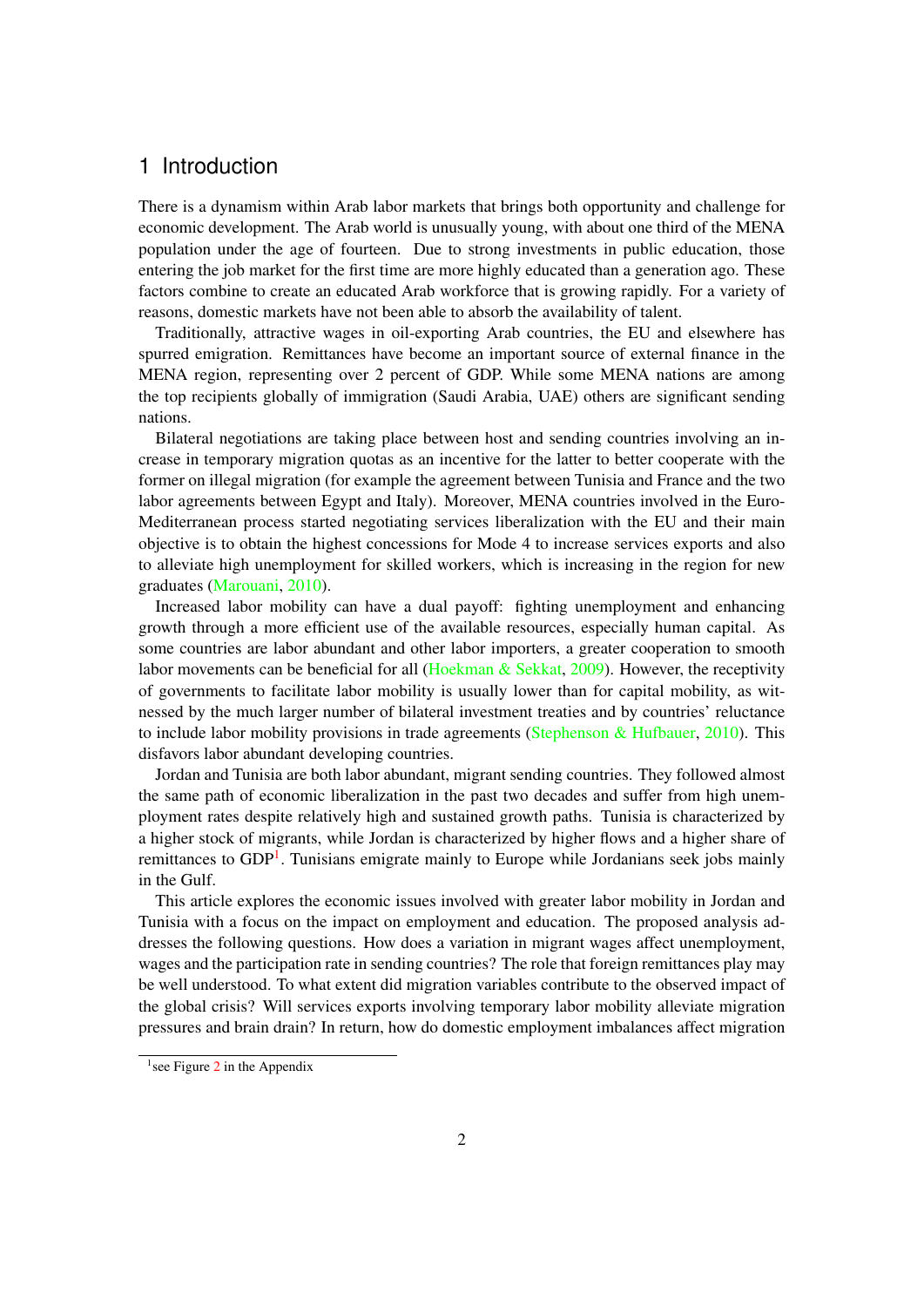behavior?

A general equilibrium framework seems well suited for such an analysis due to second round and feed-back effects which can not be captured through a partial equilibrium model. For example, an increase in exports induces a currency appreciation which can have a negative impact on remittances. Lower transfers can lead to a higher domestic activity rate which can offset the initial positive effect of the shock on labor demand. The model developed is intended to take into account these multiple interactions through the endogenization of emigration flows, duration and the remittance rate as well as the activity rate and human capital accumulation.

The rest of the article is organized as follows. Section 2 introduces the main conceptual issues on the migration-labor market nexus and on the service exports entailing labor mobility. Section 3 offers a detailed description of the model, highlighting the innovative aspects, while section 4 presents the institutional aspects regarding service exports and migration regimes. In section 5 we conduct the counterfactual experiments and section 6 concludes.

### 2 Conceptual issues

While studies on the impact of migration on host countries are still dominant, interest in the emigration impact on the home country's labor market is increasing [\(Hanson,](#page-23-2) [2009\)](#page-23-2). The outflow of workers has various effects, depending on workers' skill composition and their substitutability or complementarity [\(Hanson,](#page-23-3) [2010\)](#page-23-3). Most studies on this issue focus on the impact of immigration on the country's wage structure. Adapting the framework proposed by [Borjas](#page-21-0) [\(2003\)](#page-21-0) to a sending country case, [Mishra](#page-24-1) [\(2007\)](#page-24-1) estimates that the decrease in the Mexican labor supply between 1970 and 2000 due to emigration increased the wage level by 8%. With a more detailed approach, [Aydemir & Borjas](#page-21-1) [\(2007\)](#page-21-1) show that due to the skill composition of the Mexican emigration, relative wages increased for the medium skilled and decreased for those at the bottom of the skill distribution. Finally, taking into account both emigration and immigration effects, Bayangos  $\&$  Jansen [\(2011\)](#page-21-2) argue that emigration had a negative impact on European wages, thus offsetting the positive effect of immigration. This result is due to a higher skill composition of the European outflows compared to the inflows.

Moreover migration impacts labor markets through remittances and education. The literature on remittances is very extensive, covering all aspects, from their determinants<sup>[2](#page-2-0)</sup> to their macroe-conomic impacts<sup>[3](#page-2-1)</sup>. [McKenzie & Sasin](#page-24-2) [\(2007\)](#page-24-2) draw a complete picture of the relevant questions in migration research and highlight the importance, in terms of policy making, of disentangling the channels through which migration and remittances impact welfare. One of these channels is the labor market, with its various components. Thus, they highlight that the impact of migration can not be studied separately from the impact of remittances and vice versa. A first strand of the literature shows that remittances tend to decrease non-migrants labor supply acting as a disincentive for labor participation and/or worked hours, which are replaced by extra leisure [\(Funkhouser,](#page-23-4) [1995;](#page-23-4) [Rodriguez & Tiongson,](#page-24-3) [2001;](#page-24-3) [Kim,](#page-23-5) [2007\)](#page-23-5). However, lower labor participation in remittance receiving households can be explained by a higher probability to be involved in self employment or non-wage activities, in order to replace the migrant, or to be involved

<span id="page-2-1"></span><span id="page-2-0"></span><sup>&</sup>lt;sup>2</sup> For a review of the literature on the determinants of remittances see [Rapoport & Docquier](#page-24-4) [\(2006\)](#page-24-4); [Carling](#page-22-0) [\(2008\)](#page-22-0) 3 See [Amuedo-Dorantes & Pozo](#page-21-3) [\(2004\)](#page-21-3); [Acosta](#page-21-4) *et al.* [\(2009\)](#page-21-4); [Bayangos & Jansen](#page-21-2) [\(2011\)](#page-21-2)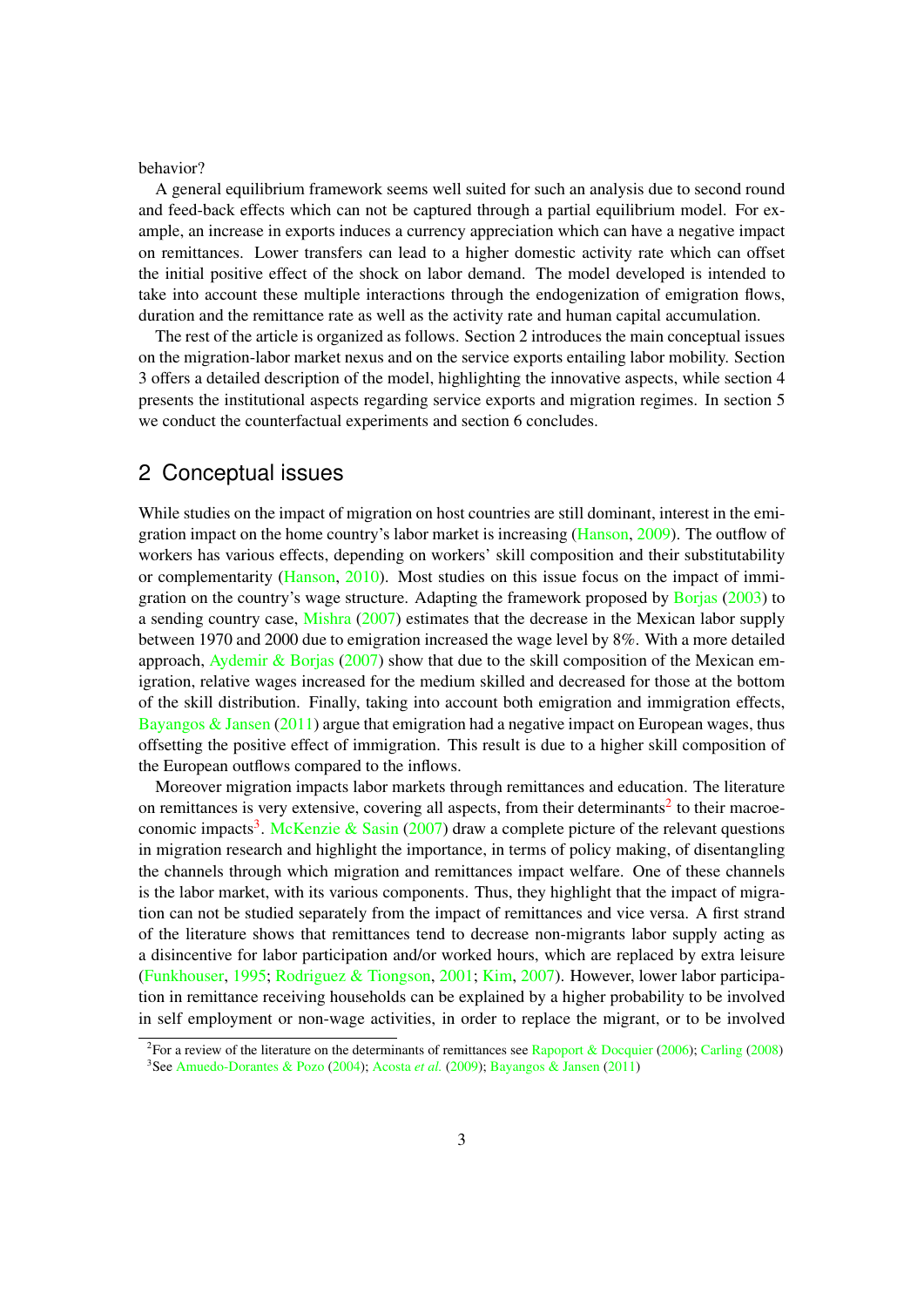in higher education since, due to remittances, households can invest in education [\(Yang,](#page-24-5) [2008;](#page-24-5) [Lokshin & Glinskaya,](#page-23-6) [2009\)](#page-23-6).

Nevertheless, as [Dustmann & Mestres](#page-22-1)  $(2010)$  point out, remittances have to be studied in connection to different migration forms since the remitting behavior depends strongly on whether the migration is temporary or permanent. Indeed, the decision to remit (and the amount remitted) and the decision on the migration length are taken jointly. On the one hand, the migrant (and her family) can decide on the optimal amount to be remitted accordingly to the expected time to be spent abroad. For instance Bauer  $\&$  Sinning [\(2011\)](#page-21-5), as well as Dustmann  $\&$  Mestres [\(2010\)](#page-22-1), confirm that temporary migrants remit more on average than permanent migrants. On the other hand, the length of migration can be decided in order to meet the family needs and the migrant earnings. While this mechanism of remittances determining the optimal migration duration is almost absent in the literature, it has already been shown that savings<sup>[4](#page-3-0)</sup> determine the length of the stay in the host country [\(Kirdar,](#page-23-7) [2009;](#page-23-7) [Dustmann & Mestres,](#page-22-2) [2011\)](#page-22-2).

The temporary nature of migration is far from new in economic debates and the importance of return migration has been often highlighted in the literature [\(Böhning](#page-21-6) [\(1987\)](#page-21-6); [Jasso & Rosen](#page-23-8)[zweig](#page-23-8) [\(1982\)](#page-23-8); [Dustmann](#page-22-3) *et al.* [\(1996\)](#page-22-3)). Nevertheless, in macroeconomic models, migration is always considered as permanent [\(Dessus & Nahas,](#page-22-4) [2008\)](#page-22-4), except for the recent works on workers' mobility under Mode 4 [\(Walmsley & Winters,](#page-24-6) [2005;](#page-24-6) [Commander](#page-22-5) *et al.*, [2008\)](#page-22-5). However, the latter's shortcoming is the use of a global model that does not allow a detailed analysis of a specific country's labor market.

Finally, another channel through which migration impacts labor supply is education. In addition to higher returns to education being the main driver for skilled migration [\(Hicks,](#page-23-9) [1932\)](#page-23-9), the most common mechanism highlighted in the literature is the incentive to pursue higher education.

Brain-drain remains the most debated issue regarding the topic "'migration and education"' [\(Bhagwati & Hamada,](#page-21-7) [1973;](#page-21-7) [Docquier & Rapoport,](#page-22-6) [2009\)](#page-22-6). As [Mountford](#page-24-7) [\(1997\)](#page-24-7) and [Stark](#page-24-8) *et al.* [\(1997\)](#page-24-8) argue, the outflow of skilled migrants will have a positive externality on non-migrants, by increasing their skill premium and thus encouraging them to invest in education. Of course, the magnitude of this effect will depend on the probability to migrate and is conditioned on stayers not fulfilling their expectations. [Stark & Wang](#page-24-9)  $(2002)$  even argue that this effect can replace education subsidies if the Government allows an optimal level of skilled migration. Pointing out the endogeneity of education subsidies, [Docquier](#page-22-7) *et al.* [\(2008\)](#page-22-7) emphasize the increase in inequality entailed by the replacement of education subsidies with a prospect to migrate.

Dessus & Nahas  $(2008)$  introduce the education and migration aspects in a general equilibrium model and find that higher migration rates do not always entail higher investment in education, the migration-education nexus being strongly influenced by structural parameters.

Using a general equilibrium model with altruistic households, Baas  $\&$  Melzer [\(2012\)](#page-21-8) analyze the macroeconomic impact of remittances through three main channels, namely the exchange rate, savings decisions and labor supply. They show that the increase of migrant outflows of transfers from Germany has a positive effect on the German economy through a converse dutch disease effect. The manufacturing sector which exports a significant part of its production is the main beneficiary, while the effects on the service sector are less favorable.

<span id="page-3-0"></span><sup>&</sup>lt;sup>4</sup>Savings can be treated as remittances, such as in [Bauer & Sinning](#page-21-5) [\(2011\)](#page-21-5)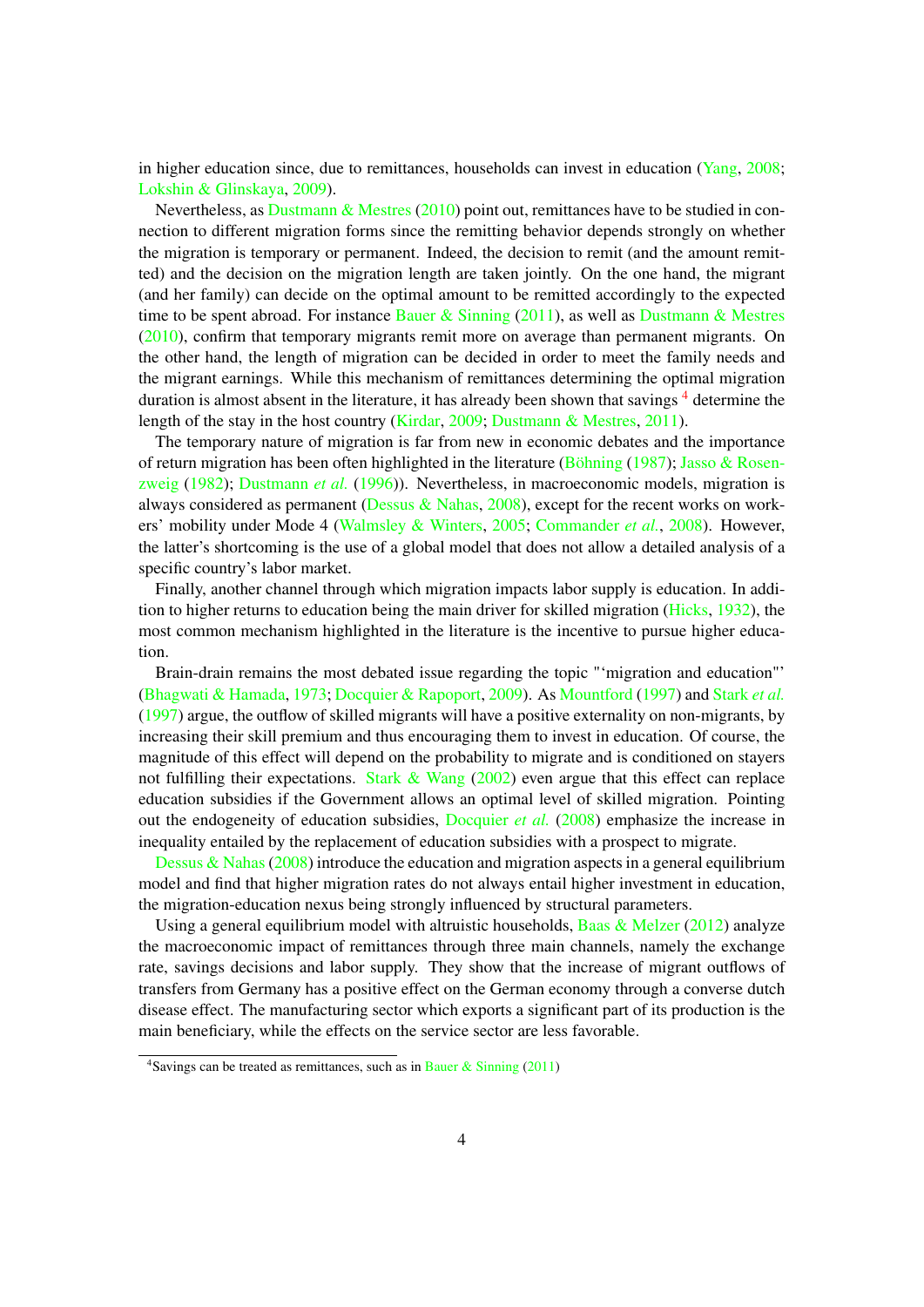Bussolo  $\&$  Medvedev [\(2008\)](#page-21-9) analyze the interactions between remittances and labor supply in Jamaica using a general equilibrium model. They find that an increase in remittances generates a reduction of labor supply and a wage increase. This induces an appreciation of the real exchange rate and thus reduces the country's competitiveness.

The two main shortcomings of the general equilibrium analyses presented above are the absence of unemployment modeling as well as a modeling of the emigration decision for the latter paper.

Temporary migration has been seen as a means to limit illegal migration [\(Amin & Mattoo,](#page-21-10) [2005\)](#page-21-10) and, using a theoretical model, [Bchir](#page-21-11) [\(2008\)](#page-21-11) shows how, more than temporary migration, labor mobility under Mode 4 agreements is a better solution for fighting illegal migration. Nev-ertheless, literature on mode 4 mobility remains scarce and mostly based on GTAP<sup>[5](#page-4-0)</sup> simulations. Hence, [Walmsley & Winters](#page-24-6) [\(2005\)](#page-24-6) and [Winters](#page-24-10) *et al.* [\(2003\)](#page-24-10) find significant welfare gains associated with the increase of mobility through Mode 4 agreements. Their conclusion is supported by [Collyer](#page-22-8) [\(2004\)](#page-22-8) in his review of the existing labor mobility schemes for Morocco and Egypt. After putting into perspective the relative advantages of temporary migration compared to per-manent migration, [Hoekman & Özden](#page-23-10) [\(2010\)](#page-23-10) highlight the relevance of temporary mobility for the MENA context and develop the idea of using Mode 4 as a partial substitute to migration. Indeed, they argue that the temporary nature of the demographic 'bulge'<sup>[6](#page-4-1)</sup>, the magnitude of the brain-drain phenomenon and the 'reciprocity' conditions of trade agreements place the temporary movement of natural persons as one of the best means to strengthen economic ties within the European Neighborhood Policy. Yet, the same is true not only for the EU-MENA ties, but also for the intra-MENA integration, as argued by Hoekman  $\&$  Sekkat [\(2009\)](#page-23-1) and Hoekman  $\&$ [Sekkat](#page-23-11) [\(2010\)](#page-23-11).

### 3 Description of the model

The analysis is based on a general equilibrium model with a focus on migration and labor market issues. The model formalizes the emigration decision, its duration and the evolution of the remittances rate. It includes an endogenous labor supply function which depends among other factors on migrants remittances. Labor demand is disaggregated by sector, skill and age following [Marouani & Robalino](#page-23-12)  $(2012)$ . Finally the production of skills is modeled with an endogenization of transition rates between cycles.

#### 3.1 **Migration, local labor supply and education**

#### Migration decision

Each participant decides if she stays at home or migrate depending on relative wages, following a constant elasticity of transformation function:

<span id="page-4-0"></span><sup>&</sup>lt;sup>5</sup>General equilibrium model developed under the Global Trade Analysis Project by the Center for Global Trade Analysis, Department of Agricultural Economics, Purdue University.

<span id="page-4-1"></span><sup>6</sup> [Fargues](#page-22-9) [\(2009\)](#page-22-9)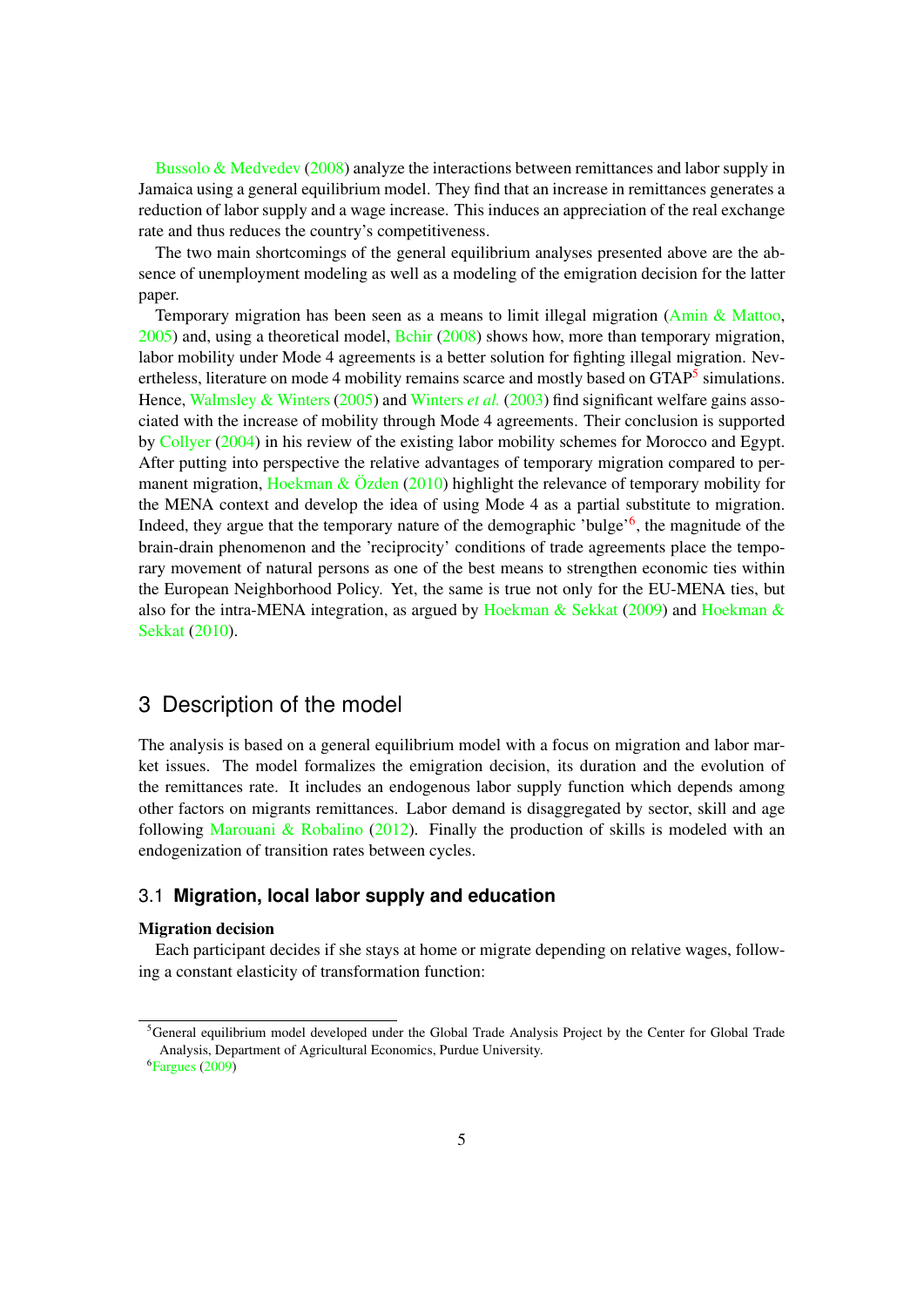$$
LST_{f,a} = \left( al_{f,a} \cdot LSL_{f,a}^{1 + \frac{1}{sig1}} + am_{f,a} \cdot EMIG_{f,a}^{1 + \frac{1}{sig1}} \right)^{\frac{1}{1 + \frac{1}{sig1}}} \tag{1}
$$

$$
EMIG_{f,a} = al_{f,a} \cdot LS_{f,a} \left(\frac{W_{EMIGf,a}}{W_{LSf,a}}\right)^{sig1}
$$
 (2)

#### Local labor supply

To endogenize the labor force participation rate we introduce a consumption-leisure trade-off in a Stone-Geary utility function following [Barzel & McDonald](#page-21-12) [\(1973\)](#page-21-12) and [Bussolo &](#page-21-9) [Medvedev](#page-21-9) [\(2008\)](#page-21-9). After taking into account the household's budget constraint, labor supply is determined by the following equation:

$$
LS_{f,a} = (1 - \mu_0) LSpot_{f,a} - \frac{\mu_0}{W_{lf,a}} (HC - \sum_{i=1}^{N} p_i c_i)
$$
\n(3)

where LS is the labor force participation, LSpot is the working age population,  $\mu_0$  is the share of leasure in total consumption,  $W_l$  is the local wage,  $HC$  is total household consumption and  $c_i$  is the consumption of good i with price  $p_i$ .

The implication of this equation is that a decrease in  $HC$  due to lower remittances will induce an increase in labor force participation.

#### Migration duration and remittances

We introduce the idea of temporary migration in a CGE model using the theoretical models developed by [Dustmann](#page-22-10) [\(2003\)](#page-22-10) and [Kirdar](#page-23-13) [\(2010\)](#page-23-13), along the lines of [\(Stark](#page-24-8) *et al.*, [1997\)](#page-24-8).

Since consumption and migration duration are intertwined, the model is based on a joint decision framework where the migrant maximizes her consumption in the host and home country according to her preferences under three constraints. The first one is a usual budget constraint that takes into account wages in the home country, wages in the host country less remittances and purchasing power parity between the host and home country. We add two other constraints : the existence of a minimum consumption level and a migration duration that has to be higher than zero and lower than the duration of the remaining worklife. If the chosen utility function is the following:

$$
u(c) = \begin{cases} \frac{c^{\alpha}}{\alpha}, \alpha < 1 \text{ and } \alpha \neq 0\\ \ln(c) \end{cases}
$$
 (4)

and  $1/(1 - \alpha)$  is the elasticity of intertemporal substitution of consumption, then the solution will be: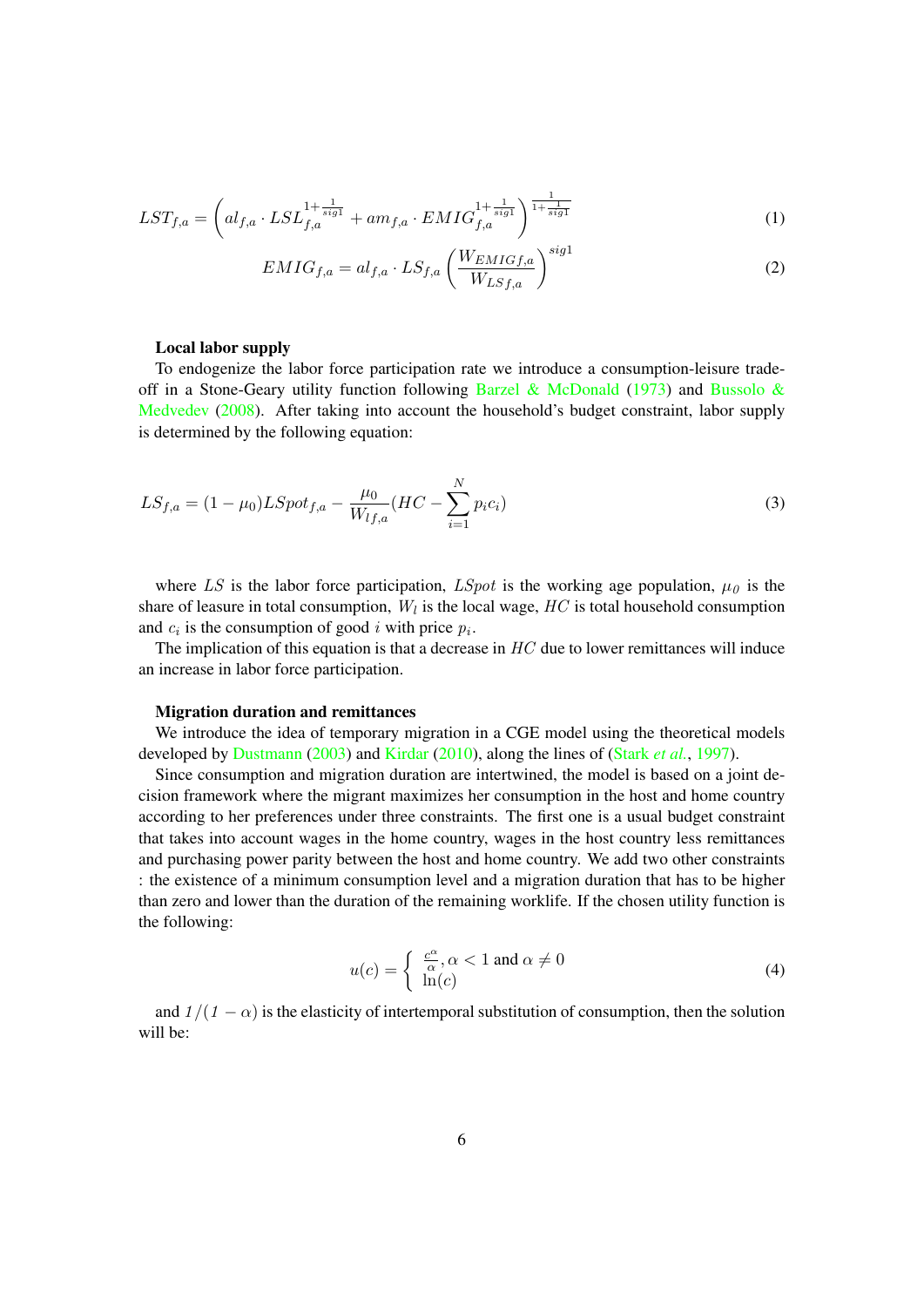$$
t_f^* = \frac{\tau_f (1 - \alpha) p^{\alpha/(\alpha - 1)} [WL_f/(W_{EMIGf} - RR_f)] + \tau_f {\alpha p - [WL_f/(W_{EMIGf} - RR_f)] } }{(1 - p^{\alpha/(\alpha - 1)}) \{p - [WL_f/(W_{EMIGf} - RR_f)]\}}
$$
(5)

where  $t^*$  is the optimal migration duration,  $\tau$  is the total lifetime,  $w_o$  and  $w_d$  the wage level in origin and destination country and  $p$  the purchasing power parity between the two countries.

Following [Rapoport & Docquier](#page-24-4) [\(2006\)](#page-24-4), we consider that a migrant's utility function depends not only on her income, but also on the welfare of her family in the home country and her degree of altruism. The household's welfare is proxied by its disposable income. By deriving this utility function, we compute the remittance rate per migrant as follows:

$$
RR_{lf} = gamma_{mlf} * W_{EMIGlf} + (1 - gamma_{mlf}) * YD \tag{6}
$$

with  $gamma_m$  being the altruism coefficient.

#### Education and supply of skills

The evolution of the total labor force by skill is driven by the population growth rate, by the current stocks of students in each cycle and by the performances of the education system at each level (pass, repetition and drop-out rates by cycle and transition rates from each cycle to the next one).

We use a model developed by [Fredriksson](#page-22-11) [\(1997\)](#page-22-11) in order to link migration and education incentives and endogenize the transition rates from primary to secondary and from secondary to tertiary. [Fredriksson](#page-22-11) [\(1997\)](#page-22-11) shows that an increase in the university wage premium has a positive effect on enrollment decisions. He argues that, when faced with the decision to follow their education to the university level, individuals make their choice depending on their schooling abilities and the relative wage premium. Our approach is similar in the sense that individuals will choose to pursue their education according to the relative skill wage premium, which also depends on foreign skilled wages. The equation for the transition rate from primary to secondary will be the following:

$$
\log \frac{PERF_{trans,edus}}{(1 - PERF_{trans,edus})} = \alpha_{perf} * \log \frac{wmoy_{MSK} * (1 - U_f)}{wmoy_{LSK} * (1 - U_f)}
$$
(7)

and the equation for the transition rate from secondary to tertiary:

$$
\log \frac{PERF_{trans,edut}}{(1 - PERF_{trans,edut})} = \alpha_{perf} * \log \frac{wmoy_{HSK} * (1 - U_f)}{wmoy_{MSK} * (1 - U_f)}
$$
(8)

#### 3.2 Production, labor demand and wages

#### The production function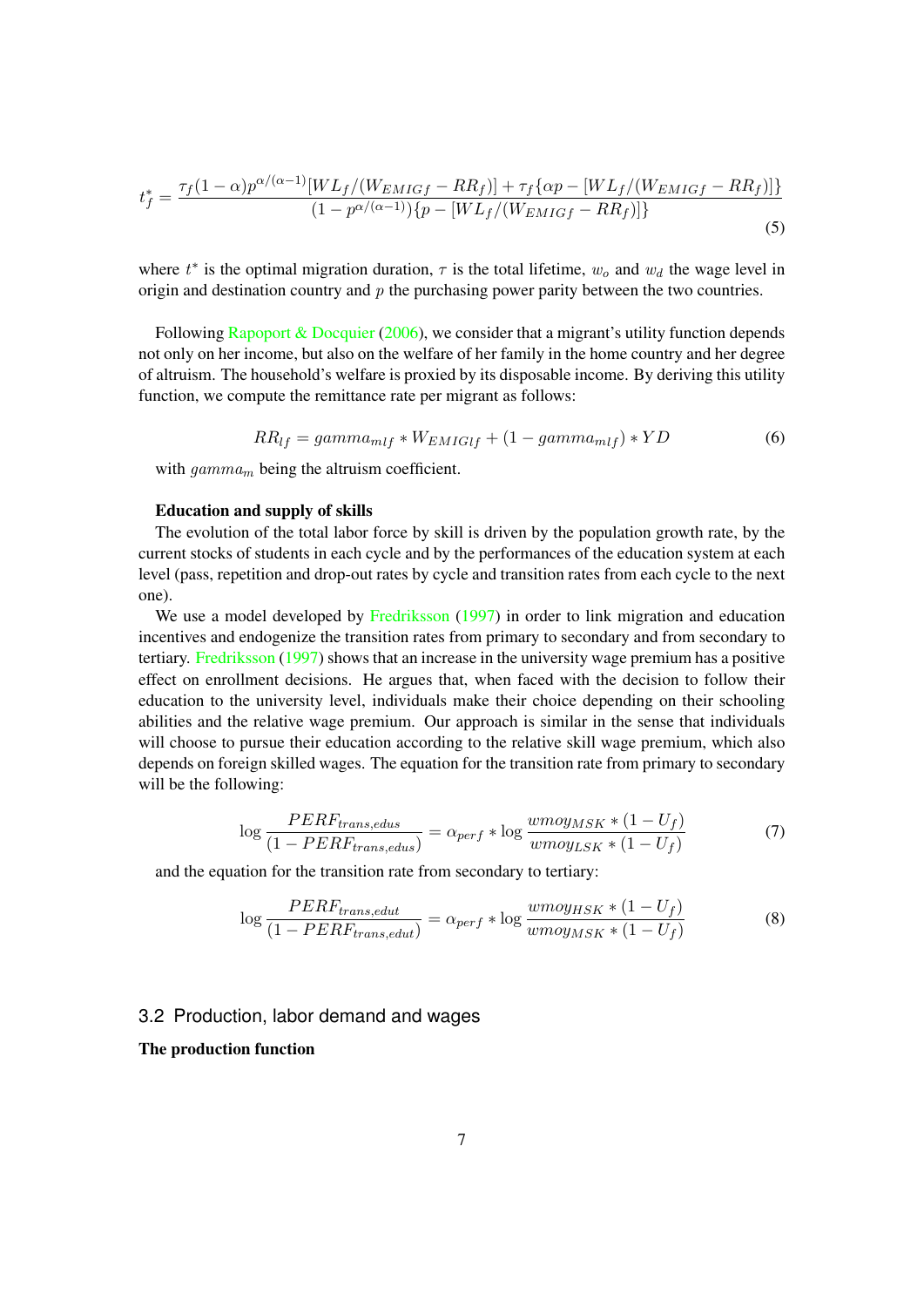Production factors are subdivided in 4 items, capital plus three labor categories: unskilled (primary and less, LSL), skilled (secondary, MSL) and highly skilled workers (tertiary education, HSL).

The production function is a nested one<sup>[7](#page-7-0)</sup>. At the highest level we assume that production is a Leontief function of value added and total intermediate consumption. The demand for capital and the 3 skills levels is modelled through a nested CES (Constant Elasticity of Substitution) function at 2 levels, which allows for differentiated elasticities of substitution between the different factors(see equations 10, 11, 12 and 13).

Capital and highly skilled labor have been modeled as relatively complementary(see equation 14), following the Fallon-Layard hypothesis which has been confirmed by various empirical studies [\(Fallon & Layard,](#page-22-12) [1975\)](#page-22-12). The third level describes the allocation of labor demand between youth and non youth(see equation 15).

#### Wage setting

At the macro-economic level, formal wages by skill are set following a wage curve which allows a trade-off between wages and unemployment. This means that formal wages are not adjusted to "clear" the formal labor market(see equation 16). Sectoral wages are linked to macroeconomic wages by exogenous wage differentials which reflect different productivity levels (see equation 17).

#### 3.3 Closures and dynamics

#### The closures of the model

The model has five closures: a macro closure, a government closure, an external balance closure, a labor market closure and a closure of the social security accounts. Concerning the macro closure, it is savings driven (households' marginal propensity to save is exogenous), which means that the level of investment is determined by the level of total available savings in the economy (including foreign savings). Hence as savings increase, the stock of capital and output increases. The government closure chosen consists in fixing government expenditure as a constant share of GDP and tax rates and leaving the government budget balance endogenous. The foreign balance closure consists in fixing the current account balance at its observed level. The formal labor market closure consists of a joint determination of unemployment and average formal wages through the wage curve described above.

#### The dynamics of the model

Model dynamics are of the sequential type. Capital accumulation is sectoral. Each year the stock of capital in each sector corresponds to last year's stock plus new investment, minus the depreciation of capital. Sectoral investment has been modeled as a function of the sectoral stocks of capital, sectoral rates of return to capital and capital acquisition costs. As previously mentioned, the evolution of the active population by skill is modeled within the education block, which relies on the actual performance rates of the education system in Jordan (pass, repetition

<span id="page-7-0"></span><sup>&</sup>lt;sup>7</sup>See figure 1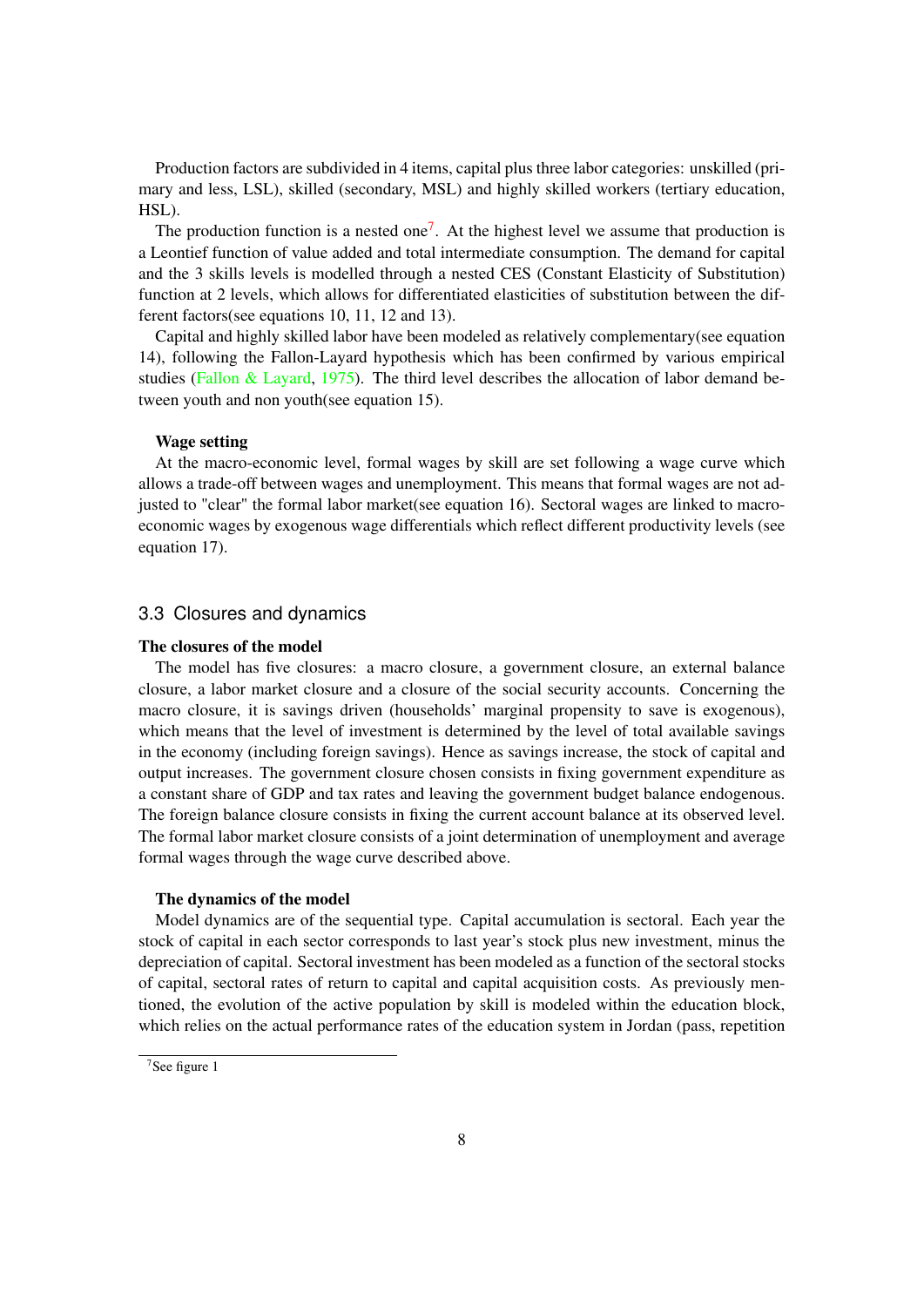and drop-out rates by cycle and transition rates between cycles). Government and foreign debts increase (decrease) with the yearly level of the net deficit (surplus) of Government and foreign savings.

### 4 Mode 4 and migration regimes

#### 4.1 Mode 4

As a response to the increase in services trade, the 'General Agreement on Trade in Services' (GATS) emerged from the Uruguay Round, entering into force in 1995. It covers all types of trade in services except for public services and those related to traffic rights in air transport services. GATS defines four modes of supply :

- *Mode 1* : Cross-border supply
- *Mode 2* : Consumption abroad
- *Mode 3* : Commercial presence
- *Mode 4* : Movement of natural persons

Under Mode 4 movements of service suppliers are contract-based while under temporary migration there is an employer-employee relationship.

Despite a low integration in terms of merchandise trade, the Arab region is better integrated regarding trade in services and this expansion of services might prove to be a significant oppor-tunity in terms of employment [\(Hoekman & Sekkat,](#page-23-11) [2010\)](#page-23-11). Nevertheless, services tradability is often limited by nationality or qualification requirements and [Borchert](#page-21-13) *et al.* [\(2012\)](#page-21-13) show that mobility under Mode 4 is the most heavily regulated, with the Gulf countries having the most restrictive trade policies regarding services.

[Hoekman & Özden](#page-23-10) [\(2010\)](#page-23-10) developed the idea of using Mode 4 as a partial substitute to migration within the European Neighborhood Policy framework. Indeed, despite the demographic and economic complementarities arguing strongly for an increase of migration flows from MENA countries, political obstacles remain strong in the EU and could be reinforced by the current economic crisis. Moreover, there is a growing concern about brain drain in the MENA region, mainly when the education of graduates has been financed by sending countries. Developing Mode 4 temporary movement of workers can be mutually desirable for sending and receiving countries. It has less political and socio-cultural costs in host countries and it could reduce brain drain while giving new opportunities to MENA graduates. This potentially appealing scheme has yet to be modeled and its impact quantified.

Barriers to services trade are understood to differ from traditional border barriers in that the service generally involves direct contact or proximity between the client and the provider. In a study involving modes 1 and 3, [Konan & Maskus](#page-23-14) [\(2006\)](#page-23-14) find that Tunisia services liberalization expands border trade and increases market competitiveness in domestic services sectors. Thus services liberalization creates expanded opportunities for gains from trade that outpace that of goods market liberalization.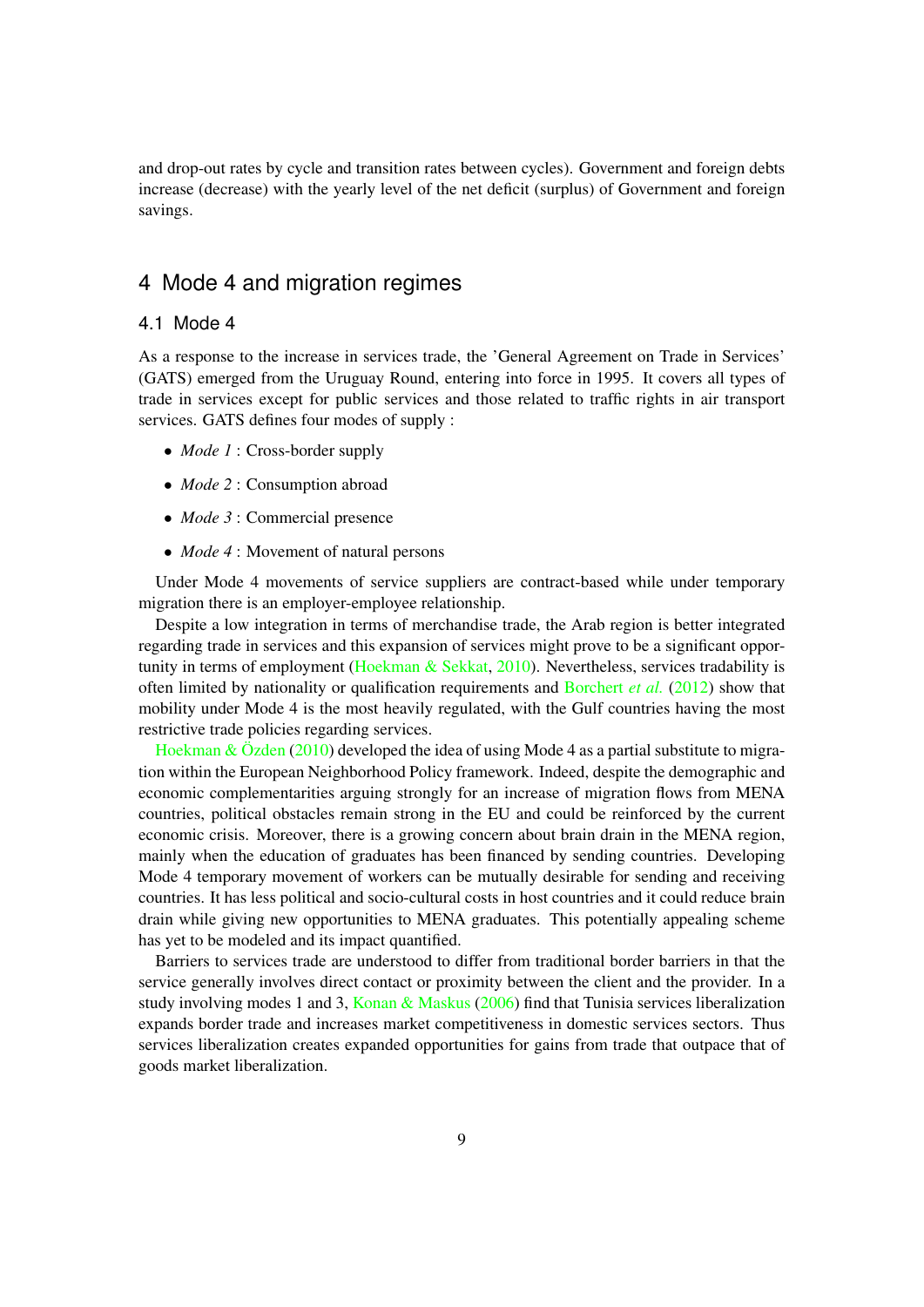

Figure 1: Service Trade Restriction Index (STRI) in professional services by region and subsector (Modes 1, 3 and 4)

Source: [Borchert](#page-21-13) *et al.* [\(2012\)](#page-21-13)

*Note: 'Legal-internat' denotes the sector providing legal advice on international law; 'Legaldomest' denotes the sector providing legal advice on domestic law; 'Court rep' denotes the sector providing legal representation before a domestic court. STRI of accounting, auditing, legal advisory services for international and domestic law covers modes 1, 3, and 4. The STRI of court representation covers modes 3 and 4.*

[Bchir](#page-21-11) [\(2008\)](#page-21-11) develops a theoretical model to study the links between Mode 4 and illegal migration. His conclusion is that developed countries can define an optimal Mode 4 quota which minimizes illegal migration. If the level of the quota is too low it does not constitute a sufficient incentive and if it is too high it can encourage illegal overstaying for Mode 4 workers. The remaining literature on Mode 4 deals mainly with the impact of further liberalization within the GATS multilateral framework [\(Walmsley & Winters,](#page-24-6) [2005;](#page-24-6) [Winters](#page-24-10) *et al.*, [2003\)](#page-24-10). The authors use the GTAP model and simulate the liberalization of mode 4 through an increase of labor supply in receiving countries and a decrease in sending countries. They find that the costs of barriers to temporary movement of people are around 150 billion US\$. As the authors themselves notice, modeling "the movement of natural persons" as a simple variation in labor supply overlooks a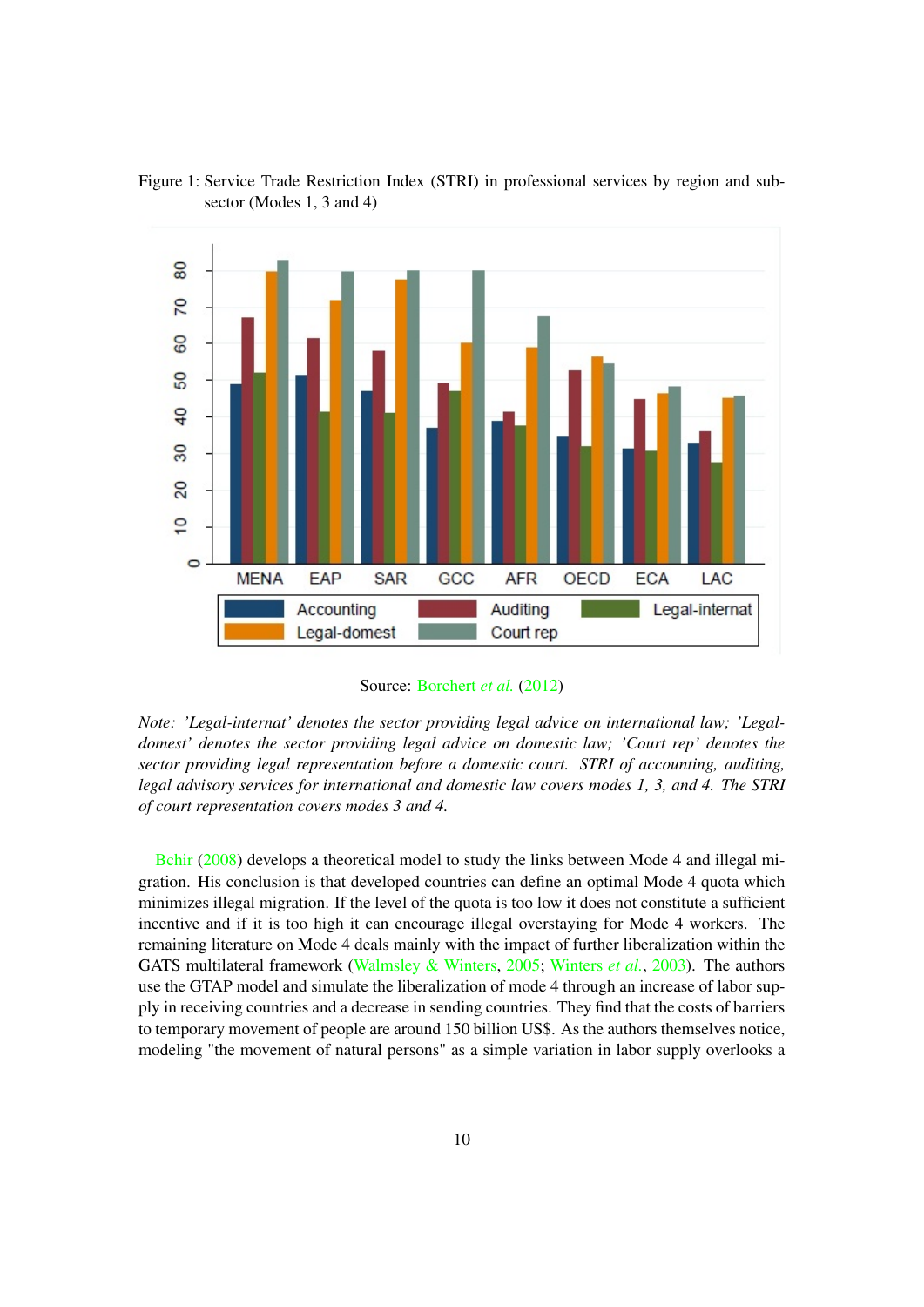series of institutional issues linked to trade in services barriers.

During the last three decades, many economic agreements have been signed in the MENA region at the bilateral, regional and international levels. Most of them aimed at liberalizing trade of goods and commodities and only some of these agreements attributed some importance to services liberalization. The objective of this section is to provide an analysis based on the text of different trade agreements in order to see to what extent services liberalization generally and labor mobility particularly are taken into account.

[Marchetti & Roy](#page-23-15) [\(2009\)](#page-23-15) show that the WTO, where power relationships are not as asymmetrical as in bilateral negotiations, constitutes a better forum for developing countries to obtain concessions in the area of services liberalization and especially mode 4 issues. In the Uruguay Round, under the auspice of the WTO, commitments related to mode 4 were limited to two categories: intra-company transferees (managers and technical staff related to a commercial presence) and business visitors (short-term visitors). In 1995, only six WTO members improved their commitments related to the movement of natural persons (Australia, Canada, Norway, the European Committee, India and Switzerland).

Later on, many countries, including those of the MENA region participated in the Mode 4 negotiations. These talks ended up with very shallow commitments characterized by two things: first, most of the commitments were made on a horizontal basis (applicable without distinctions to all sectors included in the schedule of a member); second, most of the members' commitments were unbound and then they have added some exceptions by granting admission to selected categories of persons such as those who are linked to a commercial presence and highly skilled ones (managers, executives and specialists).

At the MENA region level, all countries except Egypt have unbound commitments with some exceptions for special groups as it will be shown later. In addition, it is worth to mention that there are two particular cases. The first one is Lebanon that is not a member of the WTO, so it has no commitments. Second, while Bahrain has some commitments in Mode 3, it does not have any commitment related to Mode 4.

In order to estimate the potential Mode 4 flows, the literature suggests looking at the balance of payments components such as exports in services and compensation of employees or migration and tourism statistics [\(Cattaneo & Walkenhorst,](#page-22-13) [2010;](#page-22-13) [Magdeleine & Maurer,](#page-23-16) [2008\)](#page-23-16). If we look at the sectoral exports, compensations and remittances as a share of total services exports, we can see that Jordan's exports of business services represents 12.8% of total service exports, while those of Tunisia only represent 5.3%, meaning that Mode 4 exports will potentially be higher in Jordan than in Tunisia. The relatively high share of employees' compensations in the Jordanian case indicates that labor is exported through other modes and its high level of remittances (70.5% of total service exports) highlights the importance of workers' mobility.

#### 4.2 Migration regimes

Visa requirements have clearly been identified as a constraint for labor mobility thus leading to important costs in terms of misallocation of labor across countries (Ng  $\&$  Whalley, [2008\)](#page-24-11). Some trade agreements such as NAFTA include visa agreements or other mechanisms that smooth the visa processing services. A GATS visa system was proposed, aiming directly towards the facilitation of Mode 4 procedures, but the WTO's legitimacy in managing visas was questioned.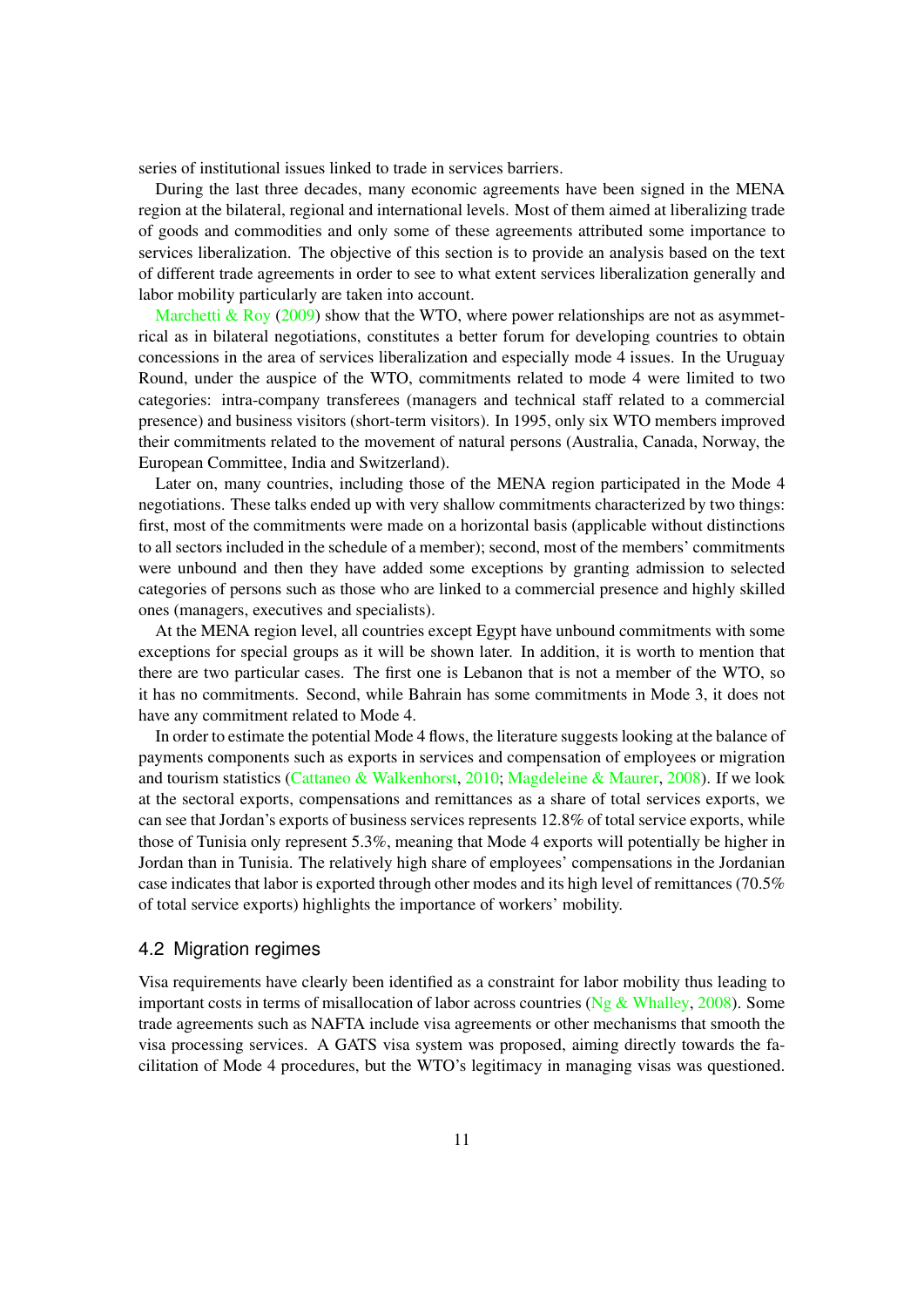|                | <b>Construction services</b> | <b>Business services</b> | <b>Compensation</b><br>of Employees | <b>Remittances</b> |
|----------------|------------------------------|--------------------------|-------------------------------------|--------------------|
| Egypt          | 5.4%                         | $7.2\%$                  | $\ddot{\phantom{a}}$                | 34.9%              |
| Jordan         | $\ddot{\phantom{0}}$         | 12.8%                    | $14.2\%$                            | 70.5%              |
| <b>Morocco</b> | $0.5\%$                      | 15.0%                    | $\cdot$                             | 51.4%              |
| <b>Tunisia</b> | $4.9\%$                      | 5.3%                     | $4.2\%$                             | 28.7%              |

Table 1: Sectoral exports, compensations and remittances as a share of total services exports in 2008

Sources: Authors' calculations based on TradeMap (ITC) and International Monetary Fund statistics.

Applying for a visa can be time-consuming and also complicated in terms of bureaucratic and administrative procedures. The uncertainty regarding the delays for obtaining a visa might discourage the imports of mode 4 services as well as having a negative impact on business relationships. The lack of transparency and harmonization of visa systems burdens labor mobility, entailing thus an important opportunity cost, in addition to the financial cost represented by the fees that the visa applicant has to pay. The duration of the visa is another essential element since having to go through the entire complex and costly procedure of requiring a visa more or less frequently can make a considerable difference when considering alternative trade strategies.

The main impediment to the movement of natural persons arises from labor market laws in MENA countries, although those rarely distinguish between temporary and permanent labor mobility. Restrictions in this category include burdensome and costly procedures for work permits, limitations on the length of stay, quantitative limits on work permits and sectoral bans, job nationalization, educational conditions, restrictions on foreign investment and restrictions on the mobility of family members.

The recognition of diplomas and qualifications is a crucial element of employment mobility, as it involves optimal labor placement in terms of individuals' welfare and host country's productivity. The acknowledgment of qualifications allows workers to access jobs that correspond to their skills and avoid negative effects of over-qualification. The establishment of a regional or international system for the recognition of professional qualifications can contribute to the prevention of "brain waste". The Mutual Recognition Agreements proposed by the WTO [\(OECD,](#page-24-12) [2003\)](#page-24-12) have only been concluded so far by developed countries and developing countries from South America. In the MENA region, little work has been done on how recognition of diplomas operates and how it is integrated into the labor market.

Lately, the debates have underlined the role of National Qualification Frameworks (NQF) systems and quality assurance (QA) as enablers of sustainable reforms based on learning outcomes in the areas of technical education and vocational training and in higher education. The European Training Foundation developed a project helping Egypt, Jordan, Morocco and Tunisia to develop an NQF that should relate different levels of education and training and ensure the portability of qualifications and skills across countries. Finally, there is a recent example of efforts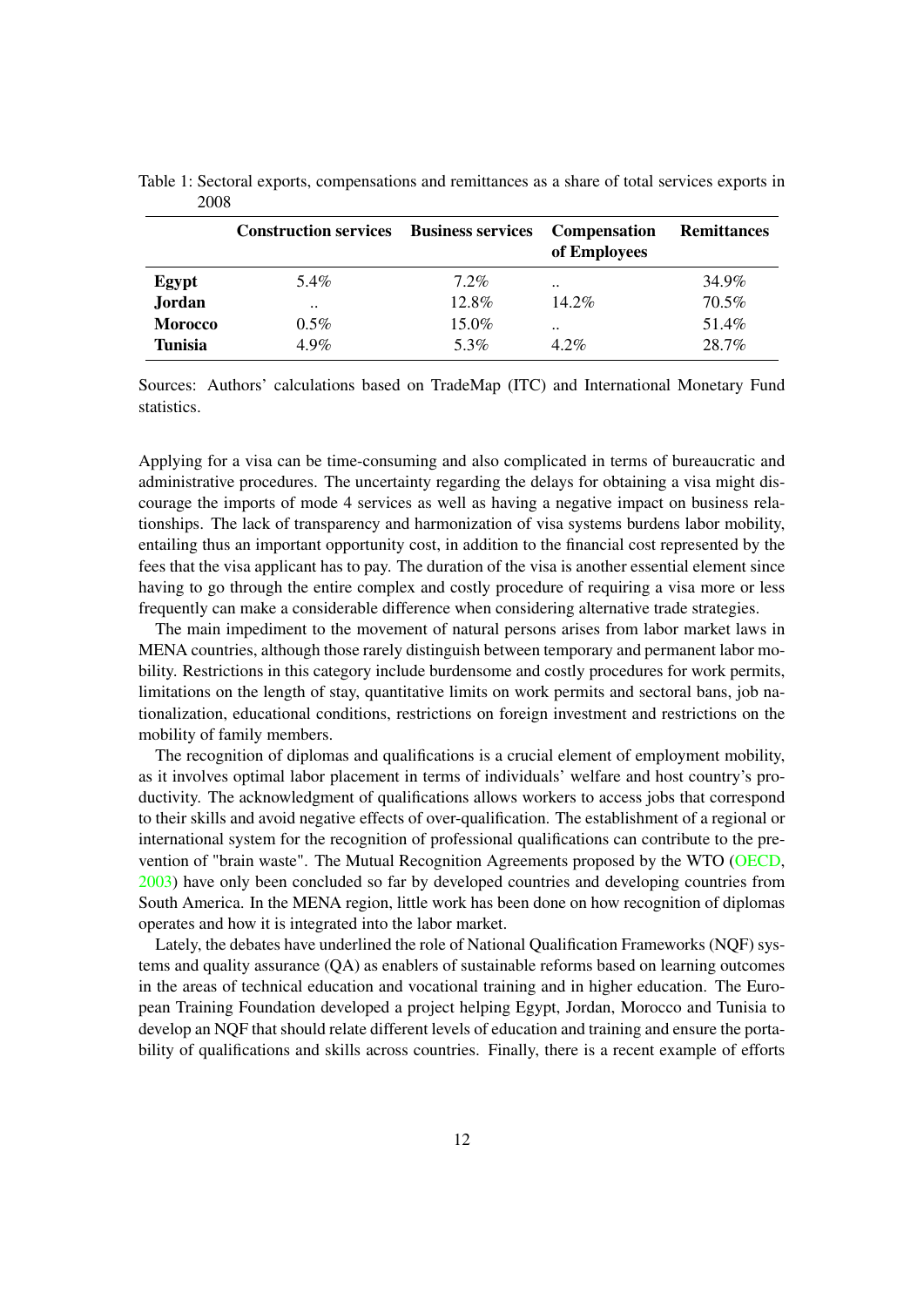toward regional recognition of qualifications. In December 2009 the World Bank, the European Training Foundation and the French Development Agency launched a program called " Regional Harmonization of standards, qualifications and insurance mechanisms in post-primary education", aiming to develop the management capacity of higher education institutions and provide mechanisms for quality assurance to enable them to participate in mutual recognition of qualifications and standards. This program should help higher education institutions and quality assurance agencies in the MENA region to reach European standards. Even though this program is not strictly directed towards promoting greater intra-regional labor mobility, it will improve mutual recognition of qualifications between MENA countries.

### 5 Experiments

This section discusses the impact of various shocks on labor supply and demand, unemployment, emigration (level and duration), remittances and the other variables mentioned above. The results presented in the tables are in comparison to the baseline or reference scenario. Four experiments are run: Simulation (A): What the situation would have been without the global crisis; Simulation (B): What would be the impact of service exports increase? Simulation (C): What are the effects of an increase in foreign wages? Simulation (D): What happens if the increase in foreign wages is limited to skilled workers?

#### 5.1 The impact of the global crisis

To disentangle the contribution of the different variables to the global crisis' observed outcome, we run a retrospective simulation. In the baseline, which serves as a counterfactual, the model is calibrated using the growth rates projected by the IMF before the economic downturn. In the crisis simulation, the model is re-calibrated with the actual growth rates until 2012 and the most recent IMF forecasts for the 2013-2015 period. The results can thus be interpreted as the variation in outcomes induced by the crisis, including the effects of the revolution for the Tunisian case.

The crisis, having a deeper impact on Europe, hit more severely the Tunisian economy. The consequences were a higher investment and labor demand decreases and thus a higher rise of unemployment as compared to Jordan. Moreover, emigration decreases more for Tunisia in the pre-revolution period because its migrants' main destination countries were more affected than Jordanian migrants' host countries. After 2012, emigration increases at a higher pace in Jordan, thanks to a quicker economic recovery in Gulf countries.

Furthermore, remittances' decline is higher in Tunisia due to two main factors. Firstly, the crisis entailed a significant decrease in migrants' incomes, especially in Europe, thus limiting their ability to remit. Secondly, lower growth also means a lower depreciation of the exchange rate given that the two countries have a structural deficit in their trade balances. This amplifies the negative impact on migrants remittances. This phenomenon is more pronounced in Tunisia.

Despite the higher decrease of remittances in Tunisia, we observe a similar effect on Jordanian activity rates because remittances represent a much higher share of households' revenues in Jordan.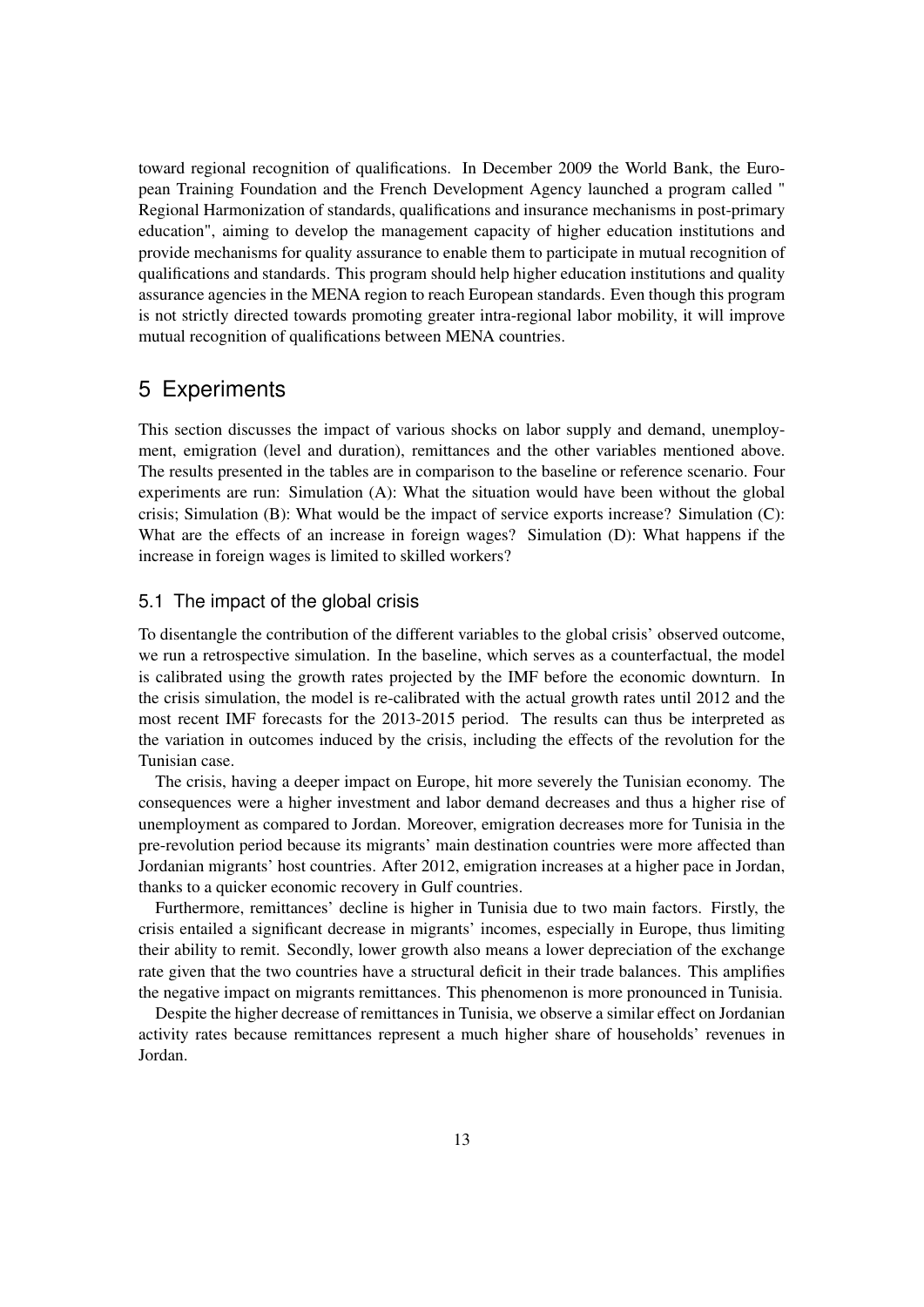|                                          | Table 2. Intacto Testato |           |               |           |
|------------------------------------------|--------------------------|-----------|---------------|-----------|
|                                          | <b>Tunisia</b>           |           | <b>Jordan</b> |           |
|                                          | 2008-2010                | 2011-2015 | 2008-2011     | 2012-2015 |
| GDP Growth (p.p.)                        | $-2.3\%$                 | $-3.6\%$  | $-1.6\%$      | $-2.8\%$  |
| <b>Emigration</b>                        | $-3.3\%$                 | $0.9\%$   | $-0.5\%$      | $2.3\%$   |
| <b>Total investment</b>                  | $-4.7\%$                 | $-29.5\%$ | $-2.2\%$      | $-15.4\%$ |
| Local labor demand                       | $-0.4\%$                 | $-3.6\%$  | $-0.1\%$      | $-0.8\%$  |
| <b>Total potential active population</b> | $0.0\%$                  | $0.0\%$   | $0.0\%$       | $0.3\%$   |
| Total unemployment (p.p.)                | $1.1\%$                  | $4.8\%$   | 0.6%          | 3.5%      |
| Total activity rate (p.p.)               | $0.4\%$                  | $1.0\%$   | $0.3\%$       | $1.2\%$   |
| <b>Remittances</b>                       | $-11.5\%$                | $-21.9\%$ | $-3.8\%$      | $-13.3\%$ |
| <b>Exchange rate</b>                     | $-1.2\%$                 | $-9.0\%$  | $-0.7\%$      | $-6.5\%$  |

Table 2: Macro results

| Table 3: Results by skill |  |  |
|---------------------------|--|--|
|---------------------------|--|--|

|                             | Tunisia  | Jordan.  |
|-----------------------------|----------|----------|
| <b>Number of unemployed</b> |          |          |
| Low skilled                 | 24.2%    | 21.9%    |
| Medium skilled              | 20.2%    | 19.2%    |
| High skilled                | 11.9%    | $12.4\%$ |
| Activity rate (p.p.)        |          |          |
| Low skilled                 | $0.4\%$  | $0.6\%$  |
| Medium skilled              | $1.1\%$  | $1.0\%$  |
| High skilled                | $1.1\%$  | $0.8\%$  |
| <b>Emigration</b>           |          |          |
| Low skilled                 | $0.4\%$  | $1.4\%$  |
| Medium skilled              | $-0.9\%$ | $1.0\%$  |
| High skilled                | $-4.8\%$ | $-0.3\%$ |
| <b>Transition rates</b>     |          |          |
| Secondary education         | 3.4%     | $-0.7\%$ |
| Higher education            | $1.2\%$  | $0.9\%$  |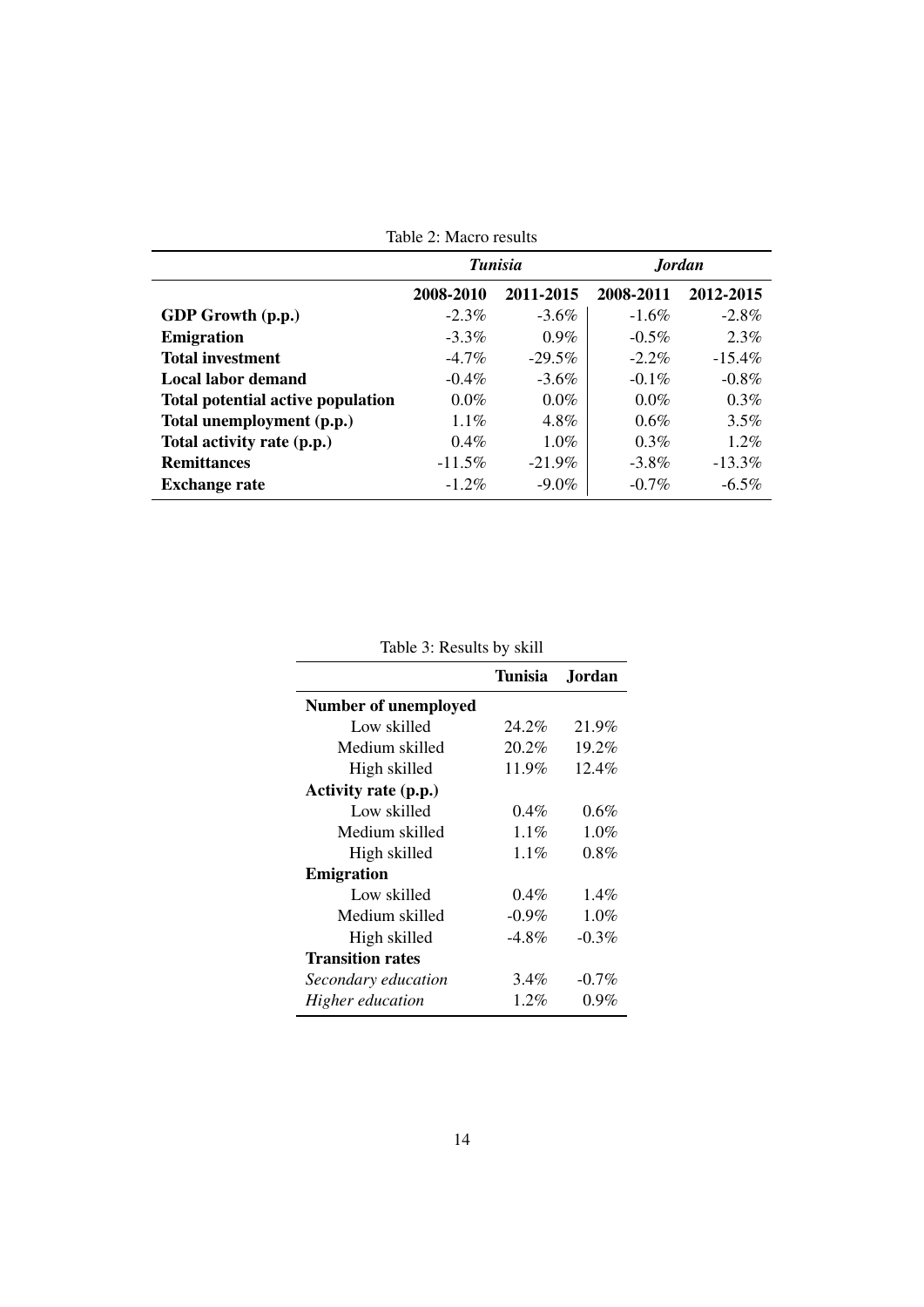Low and medium skilled workers were the most affected by the crisis in both countries for different reasons. In Tunisia the low skilled unemployment rate is the lowest, which means that an equivalent decrease of labor demand (for the three skill levels) has a higher impact on unskilled unemployment. In Jordan, the low skilled are characterized by the highest increase of their labor supply (given their initial low activity rate), resulting in a higher rise of their unemployment rate.

The unemployment outcomes are translated in terms of outmigration structure. High skilled migration decreases in both countries but relatively more in Tunisia (-4.8% versus -0.3%) because highly educated workers' wages decline more in host countries than in home countries.

The wage and unemployment variations had a similar positive impact on both countries transition rates from secondary to higher education. Nevertheless, while the impact on secondary enrollments was negative in Jordan, it was significantly positive in Tunisia due to higher losses in terms of wages and unemployment for the low skilled.

#### 5.2 The impact of a Mode 4 agreement

The balance of payments can give us an idea on the value of service exports, but it does not distinguish between Mode 1, Mode 2 and Mode 4 exports. Isolating the value of Mode 4 services in total exports might prove to be difficult, but, as [Cattaneo & Walkenhorst](#page-22-13)  $(2010)$  point it out mobility under Mode 4 exports is an important component in service sectors such as accounting, construction, engineering, information technology, or legal services. Therefore, we simulated an increase in exports potentially intensive in mode 4 transactions.

|                                          | Tunisia  | <b>Jordan</b> |
|------------------------------------------|----------|---------------|
| GDP Growth (p.p.)                        | $0.1\%$  | $0.1\%$       |
| <b>Emigration</b>                        | $-2.9\%$ | $-1.1\%$      |
| <b>Total investment</b>                  | 1 1 %    | 0.5%          |
| Local labor demand                       | 0.3%     | $0.5\%$       |
| <b>Total potential active population</b> | $-0.5\%$ | $0.1\%$       |
| Total Unemployment (p.p.)                | $-0.8\%$ | $-0.2\%$      |
| Total activity rate (p.p.)               | $-0.1\%$ | $0.1\%$       |
| <b>Remittances</b>                       | $-3.1\%$ | $-1.6%$       |
| <b>Exchange rate</b>                     | $-0.9\%$ | $-0.5\%$      |

Table 4: Macro results

The impact of the shock on GDP is similar in both countries. However, we notice a higher impact on investment (1.1% versus 0.5%) due to higher capital gains in Tunisia. Given that service exports represent a higher share in total exports in Tunisia the currency appreciation is higher (-0.9% versus -0.5%), resulting in lower migration  $($ -2.9% versus -1.1%) and remittances (-3.1% versus -1.6%) than in Jordan. While the activity rate increases slightly (0.1 percentage point) in Jordan due to the remittances reduction, it decreases in Tunisia (-0.1 percentage point)

<span id="page-14-0"></span><sup>&</sup>lt;sup>8</sup>We remind that the migration decision and the remittance rate vary positively with the local currency depreciation.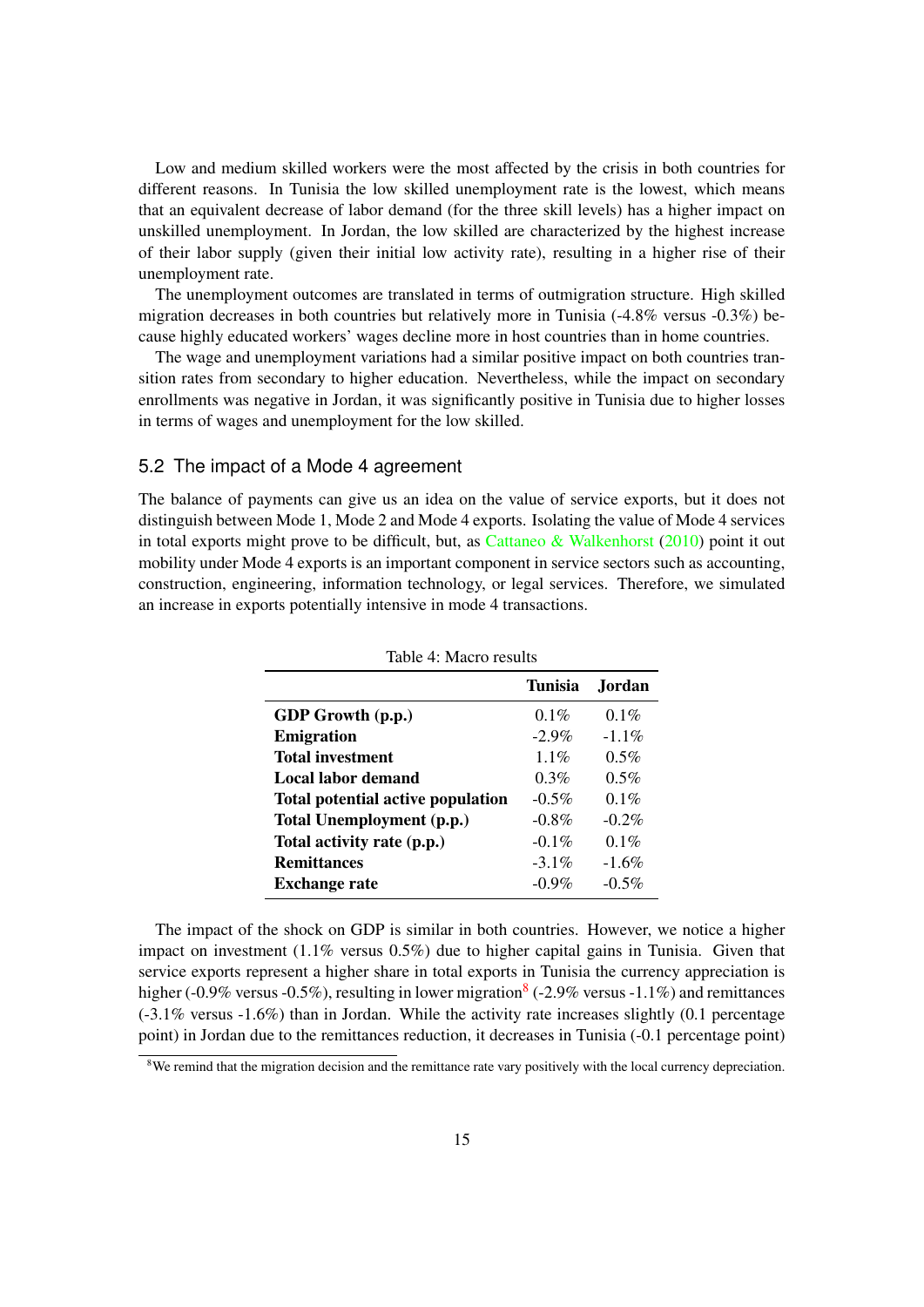reflecting the higher impact of capital gains on households' income. Thus the unemployment reduction is higher in Tunisia (-0.8 percentage point versus -0.2 in Jordan).

| Table 5: Results by skill   |                |               |  |  |  |
|-----------------------------|----------------|---------------|--|--|--|
|                             | <b>Tunisia</b> | <b>Jordan</b> |  |  |  |
| <b>Number of unemployed</b> |                |               |  |  |  |
| Low skilled                 | $-2.5\%$       | $-0.7\%$      |  |  |  |
| Medium skilled              | $-5.4\%$       | $-1.4\%$      |  |  |  |
| High skilled                | $-7.3%$        | $-1.9\%$      |  |  |  |
| <b>Emigration</b>           |                |               |  |  |  |
| Low skilled                 | $-2.0\%$       | $-0.8\%$      |  |  |  |
| Medium skilled              | $-2.9\%$       | $-1.2\%$      |  |  |  |
| High skilled                | $-4.2\%$       | $-1.6\%$      |  |  |  |
| Activity rate (p.p.)        |                |               |  |  |  |
| Low skilled                 | $-0.1\%$       | $0.1\%$       |  |  |  |
| Medium skilled              | $-0.1\%$       | $0.2\%$       |  |  |  |
| High skilled                | $-0.1\%$       | $0.3\%$       |  |  |  |
| <b>Transition rates</b>     |                |               |  |  |  |
| Secondary education         | 11.2%          | 1.7%          |  |  |  |
| Higher education            | $1.1\%$        | $0.5\%$       |  |  |  |
|                             |                |               |  |  |  |

 $T = 11.5 \text{ m} = 1.1 \text{ m} = 1.21$ 

We find evidence of a skill bias regarding unemployment reduction for the two countries, slightly higher in Tunisia due higher investment growth, given the capital-skill complementarity. This bias translated in migration by skill, with high skilled migration intentions decreasing the most (-4.2% in Tunisia and -1.6% in Jordan).

Activity rates decrease in the same proportions for all categories in Tunisia, while they increase with the education level in Jordan. As we explained above, the Tunisian outcome is explained by the high increase in capital gains that offsets the positive impact of lower remittances and higher skilled wages on skilled labor supply.

Furthermore, non youth benefit more than youth in terms of wages and unemployment reduction. In Tunisia, highly educated youth reap the same benefits as high skilled non youth, while in Jordan highly educated non youth benefit more in terms of both wages and unemployment. The reason lies in a higher skilled youth intensity of labor demand in service sectors in Tunisia. Thus increasing mode 4 exports would be more efficient in terms of youth inclusiveness in Tunisia.

The skill bias mentioned above entails a significantly higher incentive to pursue secondary education in Tunisia (11.2% versus 1.7% in Jordan). It also has a positive impact on transition rates to tertiary education in both countries (1.1% in Tunisia and 0.5% in Jordan).

#### 5.3 The impact of an increase in foreign wages

This scenario analyzes the impact of an increase in foreign wages (by 3% per year) on domestic labor markets. Symmetrically, it could be to infer the impact of a negative shock affecting host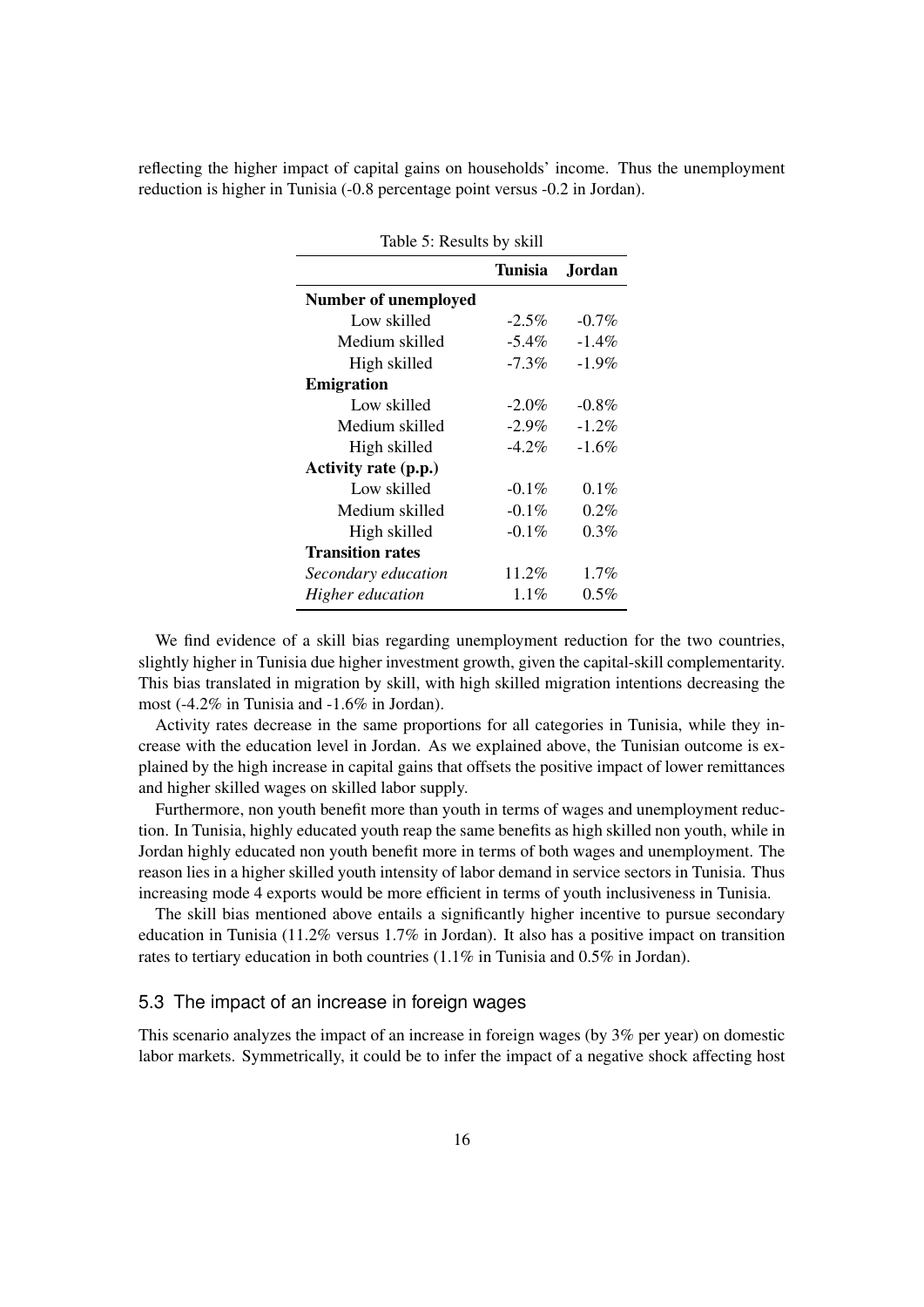|                             | <b>Tunisia</b> | <b>Jordan</b> |                                | <b>Tunisia</b> | Jordan  |
|-----------------------------|----------------|---------------|--------------------------------|----------------|---------|
| <b>Number of unemployed</b> |                |               | <b>Equilibrium Formal Wage</b> |                |         |
| Low skilled                 |                |               | Low skilled                    |                |         |
| Youth                       | $-2.2\%$       | $-1.0\%$      | Youth                          | $0.4\%$        | $0.2\%$ |
| Non youth                   | $-3.9\%$       | $-0.6\%$      | Non youth                      | $0.9\%$        | $0.2\%$ |
| Medium skilled              |                |               | Medium skilled                 |                |         |
| Youth                       | $-4.4\%$       | $-1.1\%$      | Youth                          | $0.9\%$        | $0.3\%$ |
| Non youth                   | $-5.6\%$       | $-1.6\%$      | Non youth                      | $1.1\%$        | $0.4\%$ |
| High skilled                |                |               | High skilled                   |                |         |
| Youth                       | $-7.4\%$       | $-1.3\%$      | Youth                          | $0.8\%$        | $0.4\%$ |
| Non youth                   | $-7.4\%$       | $-4.4\%$      | Non youth                      | $1.5\%$        | $1.1\%$ |

|  | Table 6: Simulation results by skill and age |  |  |  |  |  |
|--|----------------------------------------------|--|--|--|--|--|
|--|----------------------------------------------|--|--|--|--|--|

countries.

Table 7: Macro results Tunisia Jordan **GDP Growth (p.p.)**  $0.0\%$  0.2% Emigration 6.5% 2.7% Total investment 1.3% 3.5% Local labor demand  $-0.1\%$  -0.3% Total potential active population  $0.0\%$  -0.2% Total unemployment  $(p.p.)$   $-0.4\%$   $-1.0\%$ Total activity rate  $(p.p.)$   $-0.3\%$   $-0.5\%$ **Remittances** 15.3% 10.4% Exchange rate  $-0.6\%$   $-1.7\%$ 

The shock induces a significant increase in remittances (15.3% in Tunisia and 10.4% in Jordan). The rise is lower in Jordan because remittances represent a higher share of GDP, thus affecting relatively more the exchange rate and households revenues, which by feed-back<sup>[9](#page-16-0)</sup> exert a downward pressure on the remittance rate. Another reason for the lower rise of remittances in Jordan is the higher currency appreciation (-1.7% versus -0.6% in Tunisia). Furthermore, given that remittances have a higher impact on the Jordanian economy, they lead to a higher increase in investment (3.5% versus 1.3% in Tunisia) and in GDP (0.2% versus 0% in Tunisia). The rise in remittances and the higher increase in investment result in a higher impact on the activity rate in Jordan (-0.5 percentage point versus -0.3 percentage point in Tunisia).

The higher decrease of the activity rate in Jordan is reflected in a more significant unemployment reduction (-1 percentage point versus 0.4 percentage point in Tunisia). Still, the fall in

<span id="page-16-0"></span><sup>&</sup>lt;sup>9</sup>The domestic houosehold feed-back effect acts through the altruism mechanism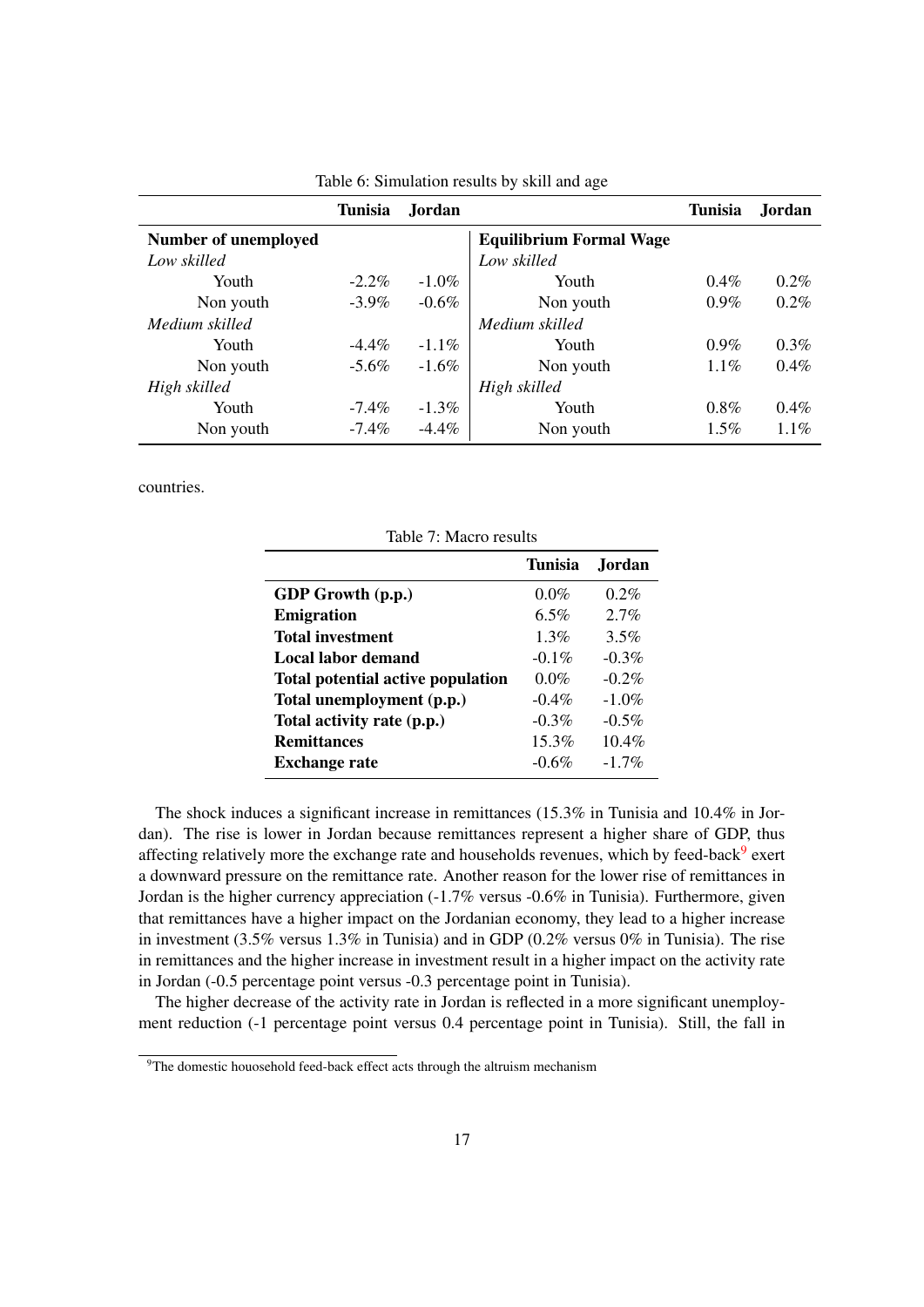unemployment in Jordan is also due to the decline of the working age population induced by the increase in emigration. Indeed, migrant outflows represent a higher share of the total labor force in Jordan, therefore their increase reduces the working age population, whereas there is no such effect in Tunisia.

In terms of emigration, the initial positive effect induced by the increase in foreign wages is limited in Jordan by the feedback effects resulting from the fall in unemployment and the rise in local wages. Moreover, this increase in wages induces a fall in labor demand, which, coupled with the investment increase, indicates evidence of substitution of labor by capital.

| Table 8: Results by skill |          |           |  |  |  |  |
|---------------------------|----------|-----------|--|--|--|--|
| Tunisia<br><b>Jordan</b>  |          |           |  |  |  |  |
| Number of unemployed      |          |           |  |  |  |  |
| Low skilled               | $-4.3\%$ | $-11.8\%$ |  |  |  |  |
| Medium skilled            | $-3.4\%$ | $-10.2%$  |  |  |  |  |
| High skilled              | $-1.2\%$ | $-6.9\%$  |  |  |  |  |
| Activity rate (p.p.)      |          |           |  |  |  |  |
| Low skilled               | $-0.2\%$ | $-0.5\%$  |  |  |  |  |
| Medium skilled            | $-0.3%$  | $-0.6\%$  |  |  |  |  |
| High skilled              | $-0.1\%$ | $-0.5\%$  |  |  |  |  |

High skilled unemployment decreases the least of all skill categories because their initial unemployment was the highest. In Tunisia, the difference is more important with regard to the other skill levels because the high skill activity rates decrease only slightly thus limiting the unemployment reduction.

#### 5.4 Increase in high skilled wages

The scenario consists in increasing high skilled foreign wages by 6% per year above the baseline scenario. The wages of the other categories continue to grow at the reference scenario rate. The aim of this simulation is to analyze the impact of a high skilled biased shock on the labor market and in particular the indirect effects on the other categories.

The results at the macro level are similar to the ones observed in the previous scenario, but of lower intensity. The main differences are that remittances variations in both countries are much closer in this simulation. Despite this similarity, the impact on investment and the exchange rate is higher in Jordan due to a larger share of remittances in GDP. Moreover, the total activity rate does not vary anymore in Tunisia, while it slightly decreases in Jordan (-0.1%).

The shock benefits high skilled workers in terms of unemployment reduction in both countries, but the magnitude is very different  $(-2.1\%$  in Tunisia versus  $-14.1\%$  in Jordan). The unemployment outcomes of the other categories are also dissimilar with an increase of unemployment for low and medium skilled in Jordan and a decrease in Tunisia. The higher decrease of unemployment in Jordan is due to a higher decline of activity rates (-0.9% versus -0.2% in Tunisia) despite a lower increase in emigration (8.2% versus 16.9% in Tunisia). The negative impact on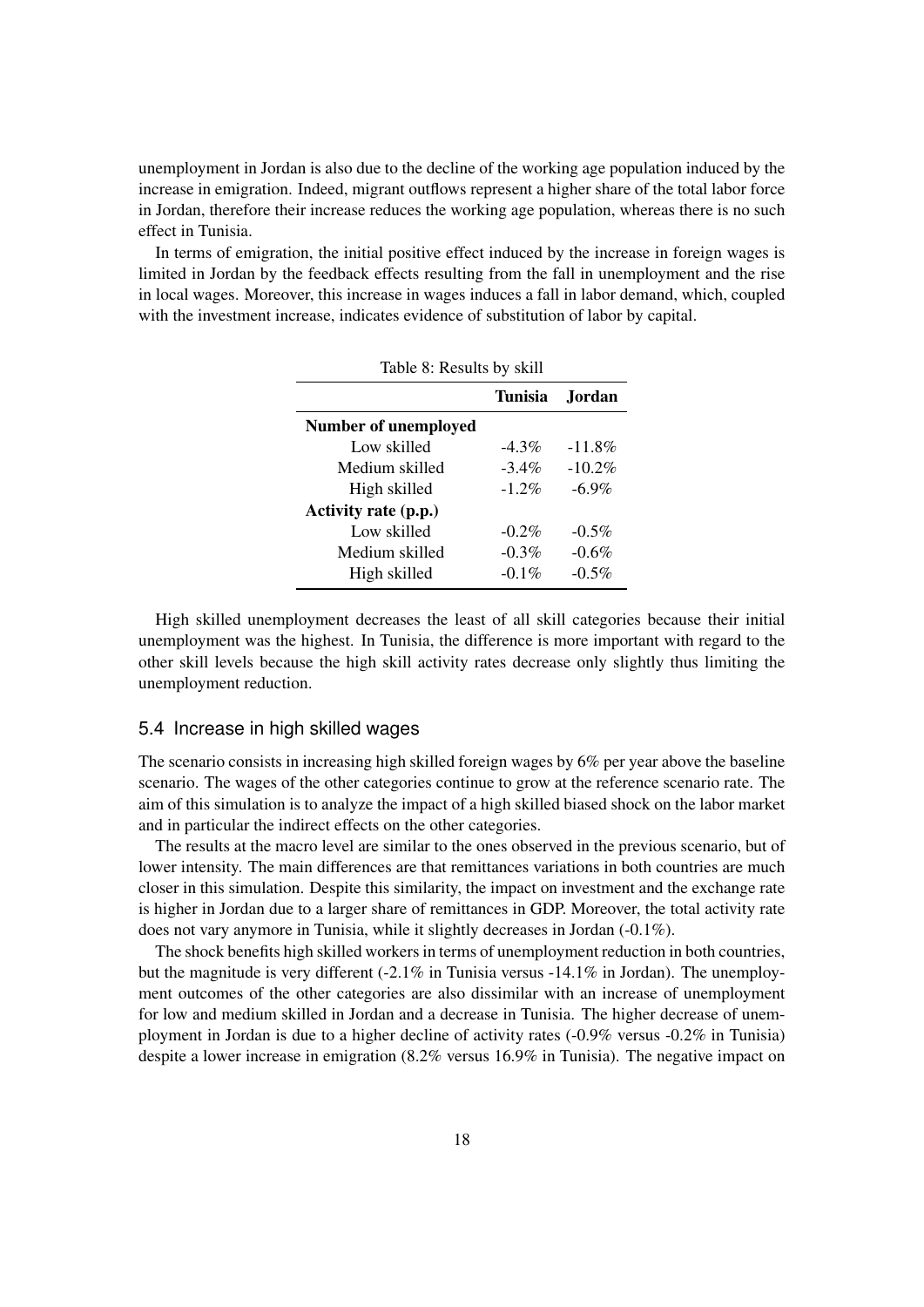|                                          | <b>Tunisia</b> | Jordan   |
|------------------------------------------|----------------|----------|
| <b>GDP</b> Growth (p.p.)                 | $0.0\%$        | $0.1\%$  |
| <b>Emigration</b>                        | 2.3%           | 1 2%     |
| <b>Total investment</b>                  | 0.6%           | $1.9\%$  |
| Local labor demand                       | $0.1\%$        | $0.0\%$  |
| <b>Total potential active population</b> | $0.0\%$        | $-0.2\%$ |
| Total unemployment (p.p.)                | $-0.1\%$       | $-0.3\%$ |
| Total activity rate (p.p.)               | $0.0\%$        | $-0.1\%$ |
| <b>Remittances</b>                       | 6.4%           | 5.6%     |
| <b>Exchange rate</b>                     | $-0.2\%$       | $-1.0\%$ |

Table 9: Macro results

Table 10: Unemployment by skill and education

|                         | Tunisia  | Jordan.   |
|-------------------------|----------|-----------|
| Number of unemployed    |          |           |
| Low skilled             | $-0.6\%$ | $1.1\%$   |
| Medium skilled          | $-0.4\%$ | $0.1\%$   |
| High skilled            | $-2.1\%$ | $-14.1\%$ |
| Activity rate (p.p.)    |          |           |
| Low skilled             | $0.0\%$  | $0.2\%$   |
| Medium skilled          | $0.0\%$  | $0.2\%$   |
| High skilled            | $-0.2\%$ | $-0.9\%$  |
| <b>Emigration</b>       |          |           |
| Low skilled             | $-0.5\%$ | $-0.8\%$  |
| Medium skilled          | $-0.5\%$ | $-1.2\%$  |
| High skilled            | $16.9\%$ | 8.2%      |
| <b>Transition rates</b> |          |           |
| Secondary education     | $-0.6\%$ | $0.7\%$   |
| Higher education        | $0.4\%$  | 5.3%      |

low and medium skilled workers is due to an increase of their activity rates in Jordan, while these rates do not vary in Tunisia. These two results reflect the significant impact of remittances on households' incomes in Jordan.

The outcomes observed in terms of unemployment are also reflected in terms of wage variations with a significant increase of high skilled wages in Jordan (2% for the youth and 4.9% for the non youth), versus a limited rise for Tunisian high skilled workers (0.3 and 0.4%). The increase for the non youth is higher than for the youth in Jordan because their unemployment rate is initially much lower, thus putting additional upward pressure on their wages when unemployment decrease. The consequences of these wage variations are a slightly stable labor demand in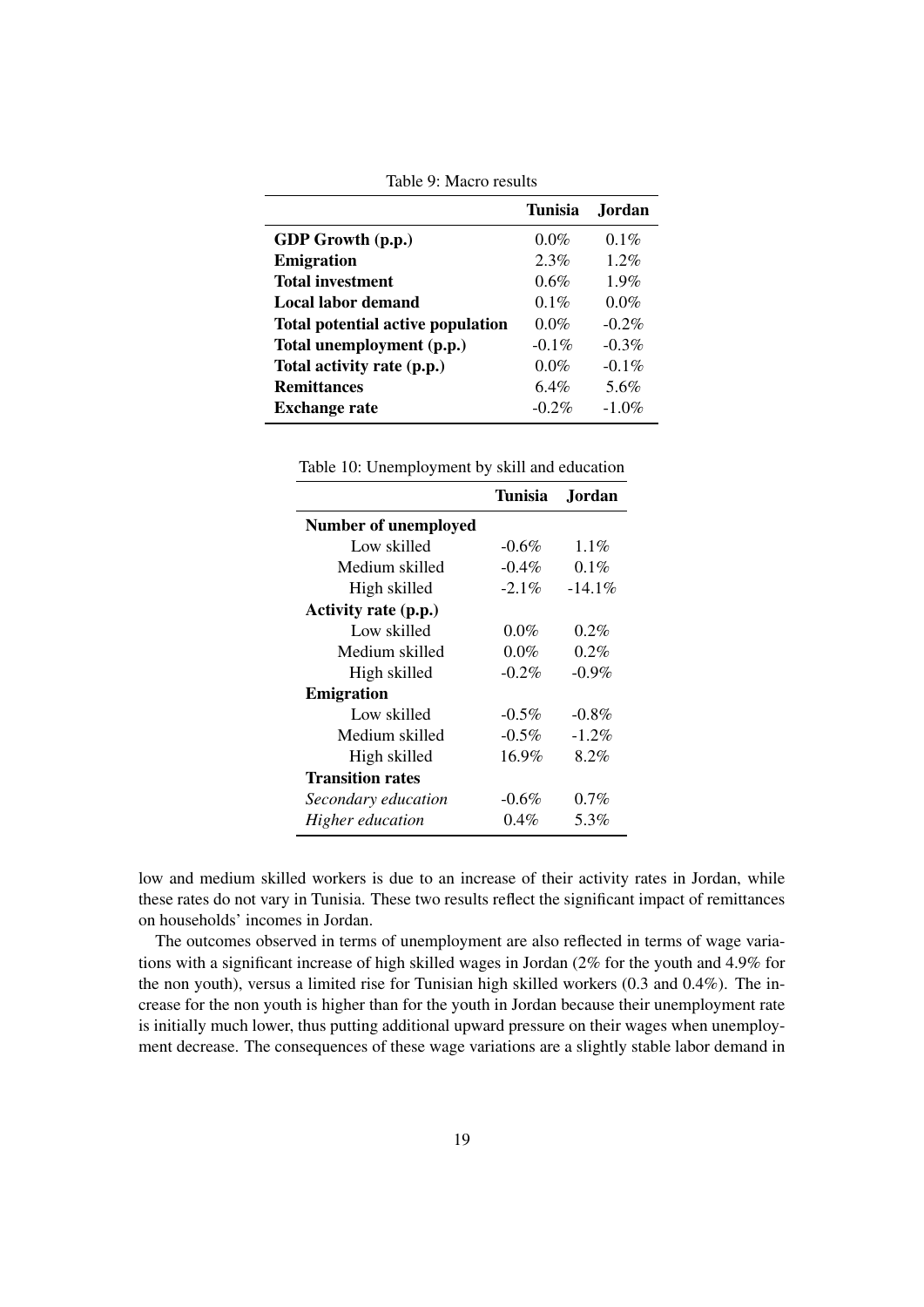Tunisia versus a decrease in Jordan, more marked for elderly workers.

Wage distribution effects are limited in Tunisia with a slight increase of high skilled wages vis a vis low and medium skilled ones. In Jordan wage inequality increases across skills and among age categories. High skilled see their wages increase significantly vis a vis the two other skill levels. If we consider the age dimension across skills, the low and medium skilled non youth are more affected, while the high skilled non youth are the main beneficiaries of the shock.

Higher skilled migrants' wages are a very strong incentive for tertiary education in Jordan (the transition rate increases by 5.3%) but have a limited impact on transitions to secondary education (0.7%). In Tunisia the positive effects on higher education are much lower (0.4%) and the effect on secondary education are negative (-0.6%).

|                             | Tunisia  | <b>Jordan</b> |                                | <b>Tunisia</b> | Jordan   |
|-----------------------------|----------|---------------|--------------------------------|----------------|----------|
| <b>Number of unemployed</b> |          |               | <b>Equilibrium Formal Wage</b> |                |          |
| Low skilled                 |          |               | Low skilled                    |                |          |
| Youth                       | $-0.4\%$ | $0.6\%$       | Youth                          | $0.1\%$        | $0.0\%$  |
| Non youth                   | $-1.0\%$ | $1.2\%$       | Non youth                      | 0.3%           | $-0.2\%$ |
| Medium skilled              |          |               | Medium skilled                 |                |          |
| Youth                       | $-0.4\%$ | $-1.0\%$      | Youth                          | $0.1\%$        | $0.3\%$  |
| Non youth                   | $-0.4\%$ | $0.9\%$       | Non youth                      | $0.1\%$        | $-0.1\%$ |
| High skilled                |          |               | High skilled                   |                |          |
| Youth                       | $-2.7\%$ | $-12.5%$      | Youth                          | $0.3\%$        | $2.0\%$  |
| Non youth                   | $-1.9\%$ | $-22.0\%$     | Non youth                      | $0.4\%$        | 4.9%     |

|  |  | Table 11: Simulation results by skill and age |  |  |
|--|--|-----------------------------------------------|--|--|
|  |  |                                               |  |  |

### 6 Conclusion

This article develops a framework allowing an in-depth analysis of the circular linkages between workers' international mobility and labor market outcomes in home countries. We built upon the recent microeconomic literature dealing with the migration decision, its duration and the remittance behavior and develop a dynamic general equilibrium model integrating these mechanisms as well as a detailed treatment of labor supply, demand and education. The model is applied to two MENA countries, Jordan and Tunisia, sharing many similarities, but with different migration profiles.

The retrospective scenario dealing with the global crisis shows that labor supply effects were similar, despite lower remittances' and investment decline in Jordan. Labor demand losses were higher in Tunisia, especially since the revolution, thus resulting in a higher increase in unemployment. The crisis has also had a negative impact on migration in both countries, but our simulations show that the faster recovery of Gulf countries acted as a significant pull factor for Jordanian migrants. These results shed light on the need for designing bilateral or regional management schemes of migration flows, taking into account both origin and destination countries' economic climates. It would allow a better risk-sharing between origin and destination countries.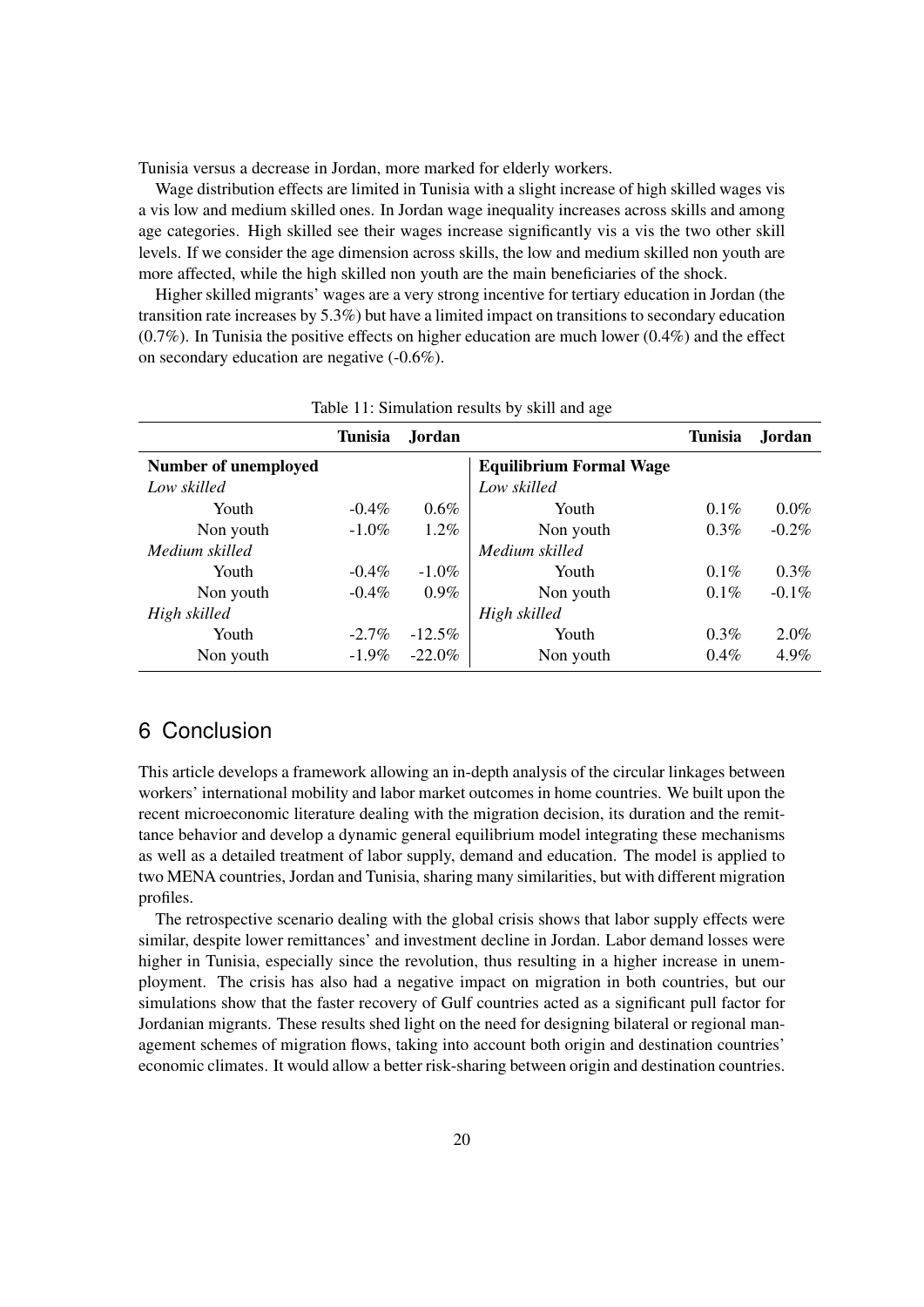The simulation of the increase of services exports potentially involving professionals mobility has a positive impact on economic and labor outcomes in both countries. As suggested in the literature we find evidence of substitution of migration by services' exports, particularly for high skilled workers. Higher Mode 4 exports opportunities could thus reduce brain drain. However, we notice a substitution of labor by capital in both countries, which given the capital-skill complementarity induces higher wage inequality among skills. Furthermore, the scenario benefits more the youth in Tunisia, being potentially more youth inclusive than in Jordan.

Furthermore, an increase in foreign wages has higher benefits in Jordan despite a higher induced migration increase in Tunisia. The simulation results show a lower impact on high skilled employment outcomes, due to labor market structural patterns. When the increase in foreign wages only concerns high skilled emigrants, the effects are positive on local highly educated workers, particularly in Jordan. However, the impact on low and medium skilled local workers, ambiguous at first sight, depends on the weight of migrants flows in the working age population. In Jordan where migrants flows represent a higher share, the effects on low and medium skilled workers are negative, while the impact is positive in Tunisia on the same categories.

Mode 4 and high skilled wage increases have clear positive effects on transition rates to tertiary education, while the other shocks have variable effects, depending on labor market structural parameters in the two countries.

Among the limits of the current research we can cite the reliance on the altruism hypothesis as the sole determinant of transfers, while there could be other reasons such as investment, savings or reimbursement. Moreover, we did not have data on the mapping by skill between senders and recipients of remittances. Finally the absence of data on Mode 4 transactions is a limitation to the analysis of its economic implications.

An extension of this research could consist in setting surveys allowing to capture the determinants of migration and remittance behavior. These surveys would allow us to improve the accuracy of the macroeconomic analysis, but also to a perform microsimulations in a general equilibrium framework. Another step would be taking into account migrants' skill acquisition during their time abroad, therefore adding another dimension to the human capital accumulation modeling.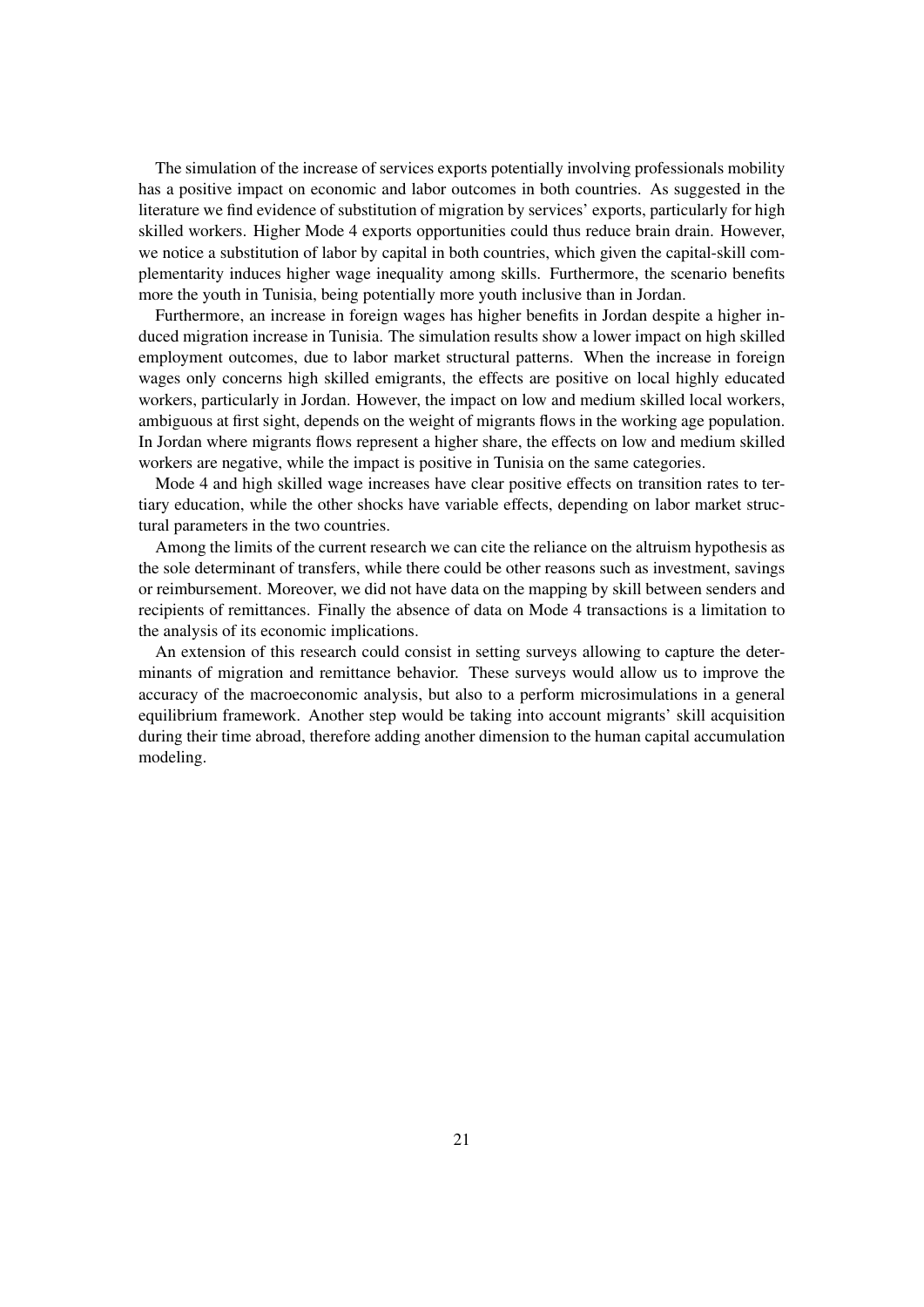### **Bibliography**

- <span id="page-21-4"></span>Acosta, P. A., Lartey, E. K., & Mandelman, F. S.: Remittances and the dutch disease, *Journal of International Economics*, 79(1), (2009), 102–116.
- <span id="page-21-10"></span>Amin, M., & Mattoo, A.: Does temporary migration have to be permanent?, Policy Research Working Paper Series 3582, The World Bank, 2005.
- <span id="page-21-3"></span>Amuedo-Dorantes, C., & Pozo, S.: Workers' remittances and the real exchange rate: A paradox of gifts, *World Development*, 32(8), (2004), 1407–1417.
- <span id="page-21-1"></span>Aydemir, A., & Borjas, G. J.: Cross-country variation in the impact of international migration: Canada, mexico, and the united states, *Journal of the European Economic Association*, 5(4), (2007), 663–708.
- <span id="page-21-8"></span>Baas, T., & Melzer, S.: The macroeconomic impact of remittances: A sending country perspective, Norface Discussion Paper Series 2012021, Norface Research Programme on Migration, Department of Economics, University College London, 2012.
- <span id="page-21-12"></span>Barzel, Y., & McDonald, R. J.: Assets, subsistence, and the supply curve of labor, *American Economic Review*, 63(4), (1973), 621–33.
- <span id="page-21-5"></span>Bauer, T., & Sinning, M.: The savings behavior of temporary and permanent migrants in germany, *Journal of Population Economics*, 24(2), (2011), 421–449.
- <span id="page-21-2"></span>Bayangos, V., & Jansen, K.: Remittances and competitiveness: The case of the philippines, *World Development*, 39(10), (2011), 1834–1846.
- <span id="page-21-11"></span>Bchir, M. H.: The effect of mode 4 liberalization on illegal immigration, *Economic Modelling*, 25(5), (2008), 1051–1063.
- <span id="page-21-7"></span>Bhagwati, J., & Hamada: The brain drain, international integration of k. markets for professionals and unemployment: A theoretical analysis, Working papers 102, Massachusetts Institute of Technology (MIT), Department of Economics, 1973.
- <span id="page-21-6"></span>Böhning, W.: *Studies in International Migration*, St. Martin's Press, 1987.
- <span id="page-21-13"></span>Borchert, I., Gootiiz, B., & Mattoo, A.: Policy barriers to international trade in services : evidence from a new database, Policy Research Working Paper Series 6109, The World Bank, 2012.
- <span id="page-21-0"></span>Borjas, G. J.: The labor demand curve is downward sloping: Reexamining the impact of immigration on the labor market, *The Quarterly Journal of Economics*, 118(4), (2003), 1335–1374.
- <span id="page-21-9"></span>Bussolo, M., & Medvedev, D.: Do remittances have a flip side? a general equilibrium analysis of remittances, labor supply responses and policy options for jamaica, *Journal of Economic Integration*, 23, (2008), 734–764.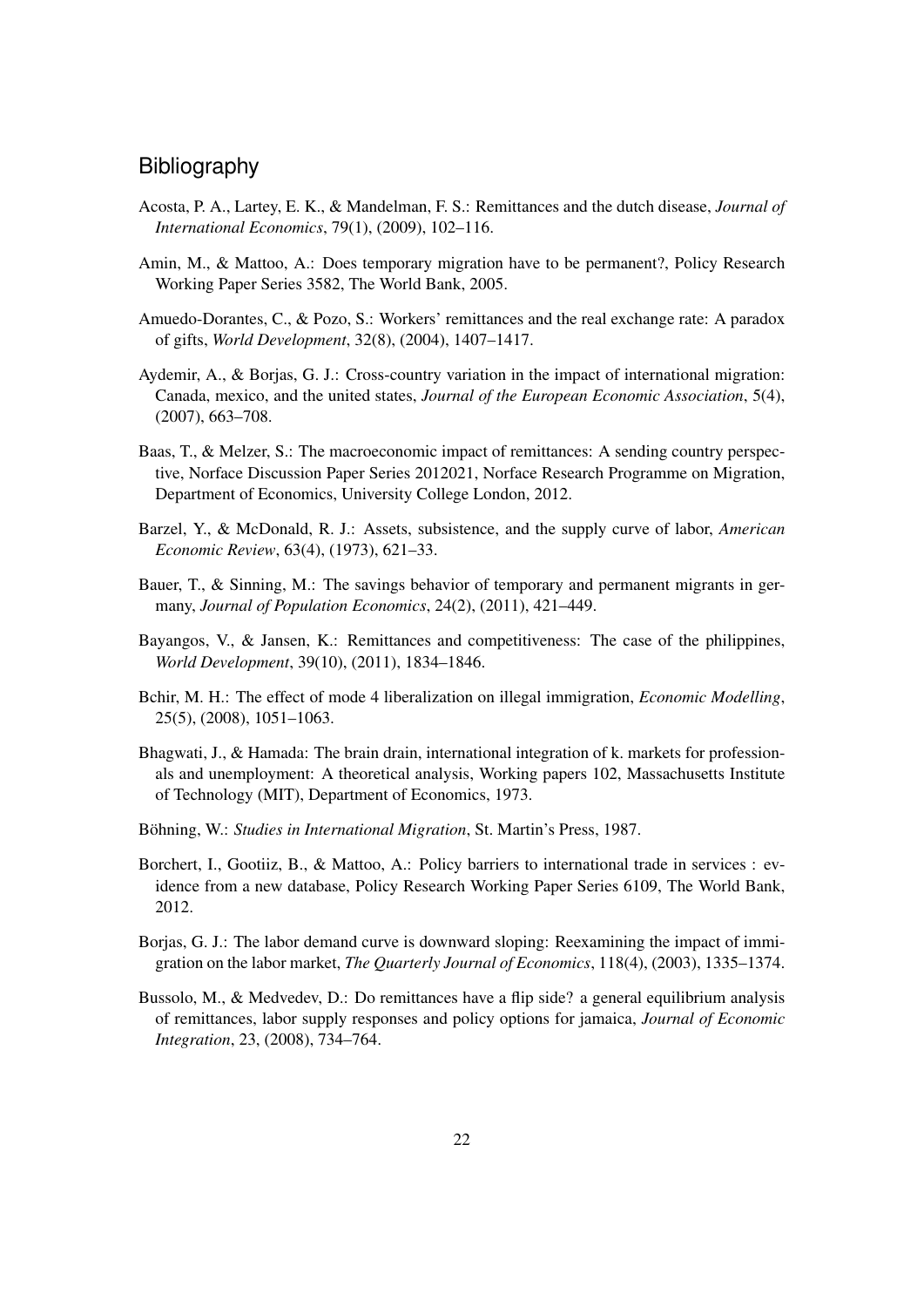- <span id="page-22-0"></span>Carling, J.: The determinants of migrant remittances, *Oxford Review of Economic Policy*, 24(3), (2008), 582–599.
- <span id="page-22-13"></span>Cattaneo, O., & Walkenhorst, P.: *International Trade in Services: New Trends and Opportunities for Developing Countries*, chap. Legal Services: Does More Trade Rhyme with Better Justice, (pp. 67–98), World Bank Publications, 2010.
- <span id="page-22-8"></span>Collyer, M.: The development impact of temporary international labour migration on southern mediterranean sending countries : Contrasting examples of morocco and egypt, *Sussex Centre for Migration Research - Development Research Centre on Migration, Globalisation and Poverty*, T6.
- <span id="page-22-5"></span>Commander, S., Chanda, R., Kangasniemi, M., & Winters, L. A.: The consequences of globalisation: India's software industry and cross-border labour mobility, *The World Economy*, 31(2), (2008), 187–211.
- <span id="page-22-4"></span>Dessus, S., & Nahas, C.: Migration and education decisions in a dynamic general equilibrium framework, Policy Research Working Paper Series 4775, The World Bank, 2008.
- <span id="page-22-7"></span>Docquier, F., Faye, O., & Pestieau, P.: Is migration a good substitute for education subsidies?, *Journal of Development Economics*, 86(2), (2008), 263–276.
- <span id="page-22-6"></span>Docquier, F., & Rapoport, H.: Documenting the brain drain of  $\&$  quot; la crème de la crème", *Journal of Economics and Statistics (Jahrbuecher fuer Nationaloekonomie und Statistik)*, 229(6), (2009), 679–705.
- <span id="page-22-10"></span>Dustmann, C.: Return migration, wage differentials, and the optimal migration duration, *European Economic Review*, 47(2), (2003), 353–369.
- <span id="page-22-3"></span>Dustmann, C., Bentolila, S., & Faini, R.: Return migration: The european experience, *Economic Policy*, 11(22), (1996), 213–250.
- <span id="page-22-1"></span>Dustmann, C., & Mestres, J.: Remittances and temporary migration, *Journal of Development Economics*, 92(1), (2010), 62–70.
- <span id="page-22-2"></span>Dustmann, C., & Mestres, J.: Savings, asset holdings, and temporary migration, IZA Discussion Papers 5498, Institute for the Study of Labor (IZA), 2011.
- <span id="page-22-12"></span>Fallon, P. R., & Layard, P. R. G.: Capital-skill complementarity, income distribution, and output accounting, *Journal of Political Economy*, 83(2), (1975), pp. 279–302.
- <span id="page-22-9"></span>Fargues, P.: *Talent, Competitiveness and Migration*, chap. Emerging Demographic Patterns across the Mediterranean and their Implications for Migration through 2030, (pp. 129–162), The Transatlantic Council on Migration, Verlag Bertelsmann Stiftung & Migration Policy Institute, 2009.
- <span id="page-22-11"></span>Fredriksson, P.: Economic incentives and the demand for higher education, *Scandinavian Journal of Economics*, 99(1), (1997), 129–42.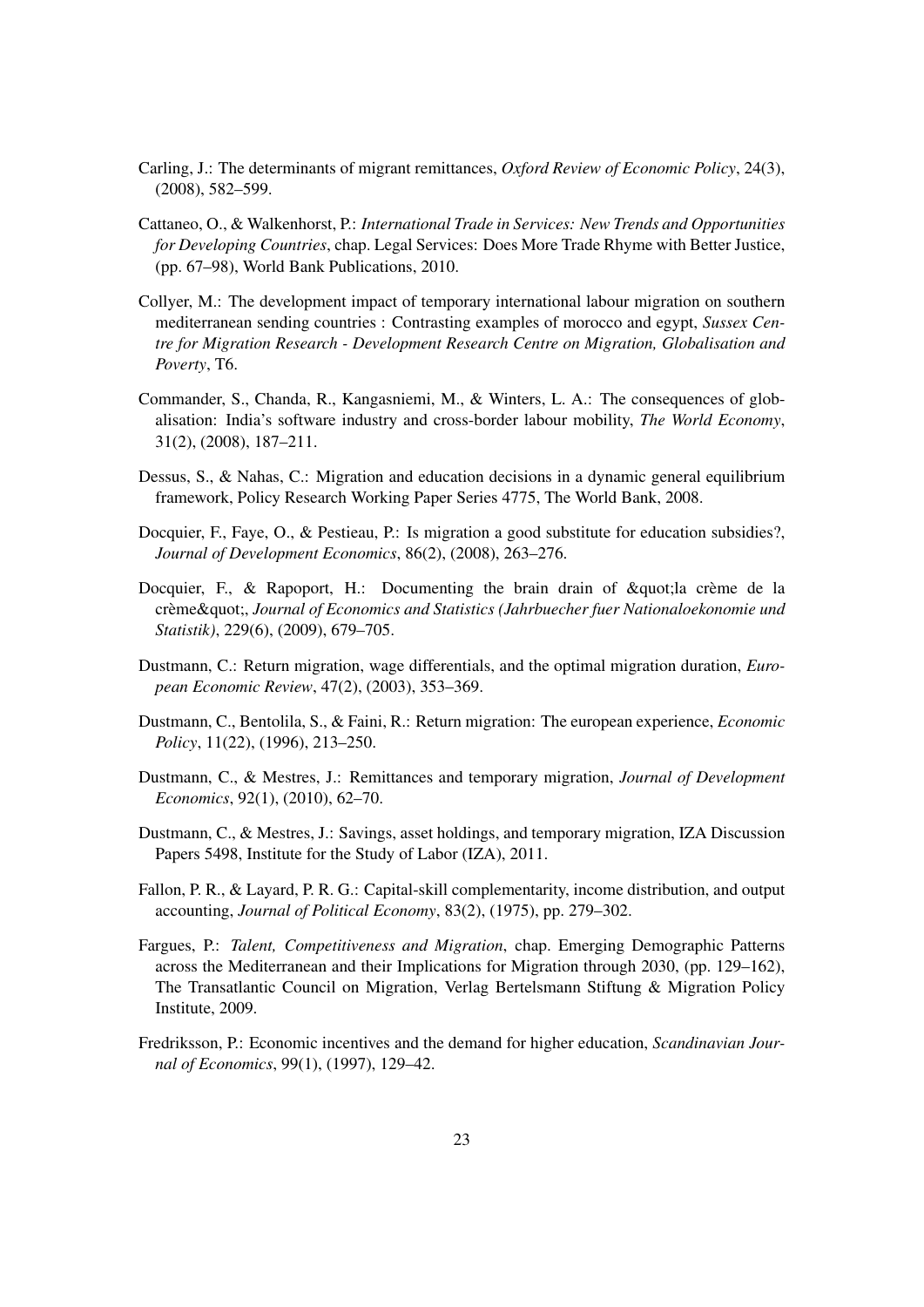- <span id="page-23-4"></span>Funkhouser, E.: Remittances from international migration: A comparison of el salvador and nicaragua, *The Review of Economics and Statistics*, 77(1), (1995), 137–46.
- <span id="page-23-2"></span>Hanson, G. H.: The economic consequences of the international migration of labor, *Annual Review of Economics*, 1(1), (2009), 179–208.
- <span id="page-23-3"></span>Hanson, G. H.: *Handbook of Development Economics*, vol. 5, chap. International Migration and the Developing World, (pp. 4363–4414), Elsevier, 2010.
- <span id="page-23-9"></span>Hicks, J. R.: *The Theory of Wages*, London McMillan, 1932.
- <span id="page-23-1"></span>Hoekman, B., & Sekkat, K.: Deeper integration of goods, services, capital and labor markets: A broad research agenda for the mena region, Policy research report, ERF, 2009.
- <span id="page-23-11"></span>Hoekman, B., & Sekkat, K.: Arab economic integration: Missing links, CEPR Discussion Papers 7807, C.E.P.R. Discussion Papers, 2010.
- <span id="page-23-10"></span>Hoekman, B., & Özden, .: The euro-mediterranean partnership: Trade in services as an alternative to migration?, *Journal of Common Market Studies*, 48, (2010), 835–857.
- <span id="page-23-8"></span>Jasso, G., & Rosenzweig, M.: Estimating the emigration rates of legal immigrants using administrative and survey data: The 1971 cohort of immigrants to the united states, *Demography*, 19(3), (1982), 279–290.
- <span id="page-23-5"></span>Kim, N.: The impact of remittances on labor supply : the case of jamaica, Policy Research Working Paper Series 4120, The World Bank, 2007.
- <span id="page-23-7"></span>Kirdar, M. G.: Labor market outcomes, savings accumulation, and return migration, *Labour Economics*, 16(4), (2009), 418–428.
- <span id="page-23-13"></span>Kirdar, M. G.: Source country characteristics and immigrants' migration duration and saving decisions, IZA Discussion Papers 4899, Institute for the Study of Labor (IZA), 2010.
- <span id="page-23-14"></span>Konan, D. E., & Maskus, K. E.: Quantifying the impact of services liberalization in a developing country, *Journal of Development Economics*, 81(1), (2006), 142–162.
- <span id="page-23-6"></span>Lokshin, M., & Glinskaya, E.: The effect of male migration on employment patterns of women in nepal, *World Bank Economic Review*, 23(3), (2009), 481–507.
- <span id="page-23-16"></span>Magdeleine, J., & Maurer, A.: Measuring gats mode 4 trade flows, Staff Working Paper ERSD-2008-05, World Trade Organization, 2008.
- <span id="page-23-15"></span>Marchetti, J. A., & Roy, M.: *Services liberalization in the WTO and in PTAs*, Cambridge University Press, 2009.
- <span id="page-23-0"></span>Marouani, M. A.: More jobs for university graduates: some policy options for tunisia, *Applied Economics Letters*, 17(10), (2010), 933–937.
- <span id="page-23-12"></span>Marouani, M. A., & Robalino, D. A.: Assessing interactions among education, social insurance and labour market policies in morocco, *Applied Economics*, 44(24), (2012), 3149–3167.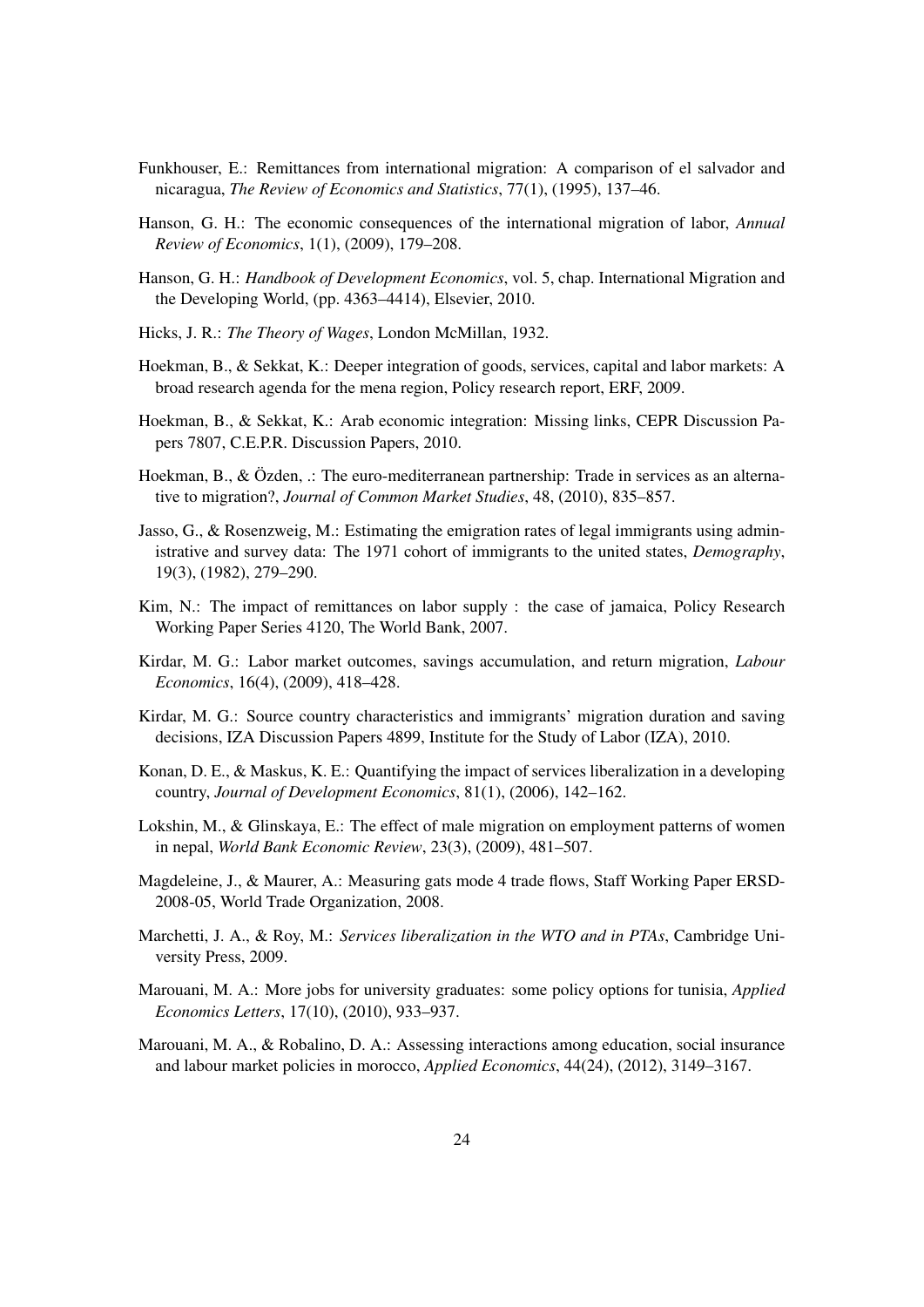- <span id="page-24-2"></span>McKenzie, D., & Sasin, M. J.: Migration, remittances, poverty, and human capital : conceptual and empirical challenges, Policy Research Working Paper Series 4272, The World Bank, 2007.
- <span id="page-24-1"></span>Mishra, P.: Emigration and wages in source countries: Evidence from mexico, *Journal of Development Economics*, 82(1), (2007), 180–199.
- <span id="page-24-7"></span>Mountford, A.: Can a brain drain be good for growth in the source economy?, *Journal of Development Economics*, 53(2), (1997), 287–303.
- <span id="page-24-11"></span>Ng, E., & Whalley, J.: Visas and work permits: Possible global negotiating initiatives, *The Review of International Organizations*, 3(3), (2008), 259–285.
- <span id="page-24-12"></span>OECD: Service providers on the move: Mutual recognition agreements, Working Paper TD/TC/WP(2002)48/FINAL, OECD, 2003.
- <span id="page-24-4"></span>Rapoport, H., & Docquier, F.: *The Economics of Migrants' Remittances*, vol. 1 of *Handbook on the Economics of Giving, Reciprocity and Altruism*, chap. 17, (pp. 1135–1198), Elsevier, 2006.
- <span id="page-24-3"></span>Rodriguez, E. R., & Tiongson, E. R.: Temporary migration overseas and household labor supply: Evidence from urban philippines., *International Migration Review*, 35(3), (2001), 709 – 725.
- <span id="page-24-8"></span>Stark, O., Helmenstein, C., & Yegorov, Y.: Migrants' savings, purchasing power parity, and the optimal duration of migration, Economics Series 44, Institute for Advanced Studies, 1997.
- <span id="page-24-9"></span>Stark, O., & Wang, Y.: Inducing human capital formation: migration as a substitute for subsidies, *Journal of Public Economics*, 86(1), (2002), 29–46.
- <span id="page-24-0"></span>Stephenson, S., & Hufbauer, G.: *International Trade in Services: New Trends and Opportunities for Developing Countries*, chap. Increasing Labor Mobility: Options for Developing Countries, (pp. 29–66), World Bank Publications, 2010.
- <span id="page-24-6"></span>Walmsley, T. L., & Winters, L. A.: Relaxing the restrictions on the temporary movement of natural persons: A simulation analysis, *Journal of Economic Integration*, 20, (2005), 688– 726.
- <span id="page-24-10"></span>Winters, L. A., Walmsley, T. L., Wang, Z. K., & Grynberg, R.: Liberalising temporary movement of natural persons: An agenda for the development round, *The World Economy*, 26(8), (2003), 1137–1161.
- <span id="page-24-5"></span>Yang, D.: International migration, remittances and household investment: Evidence from philippine migrants' exchange rate shocks, *Economic Journal*, 118(528), (2008), 591–630.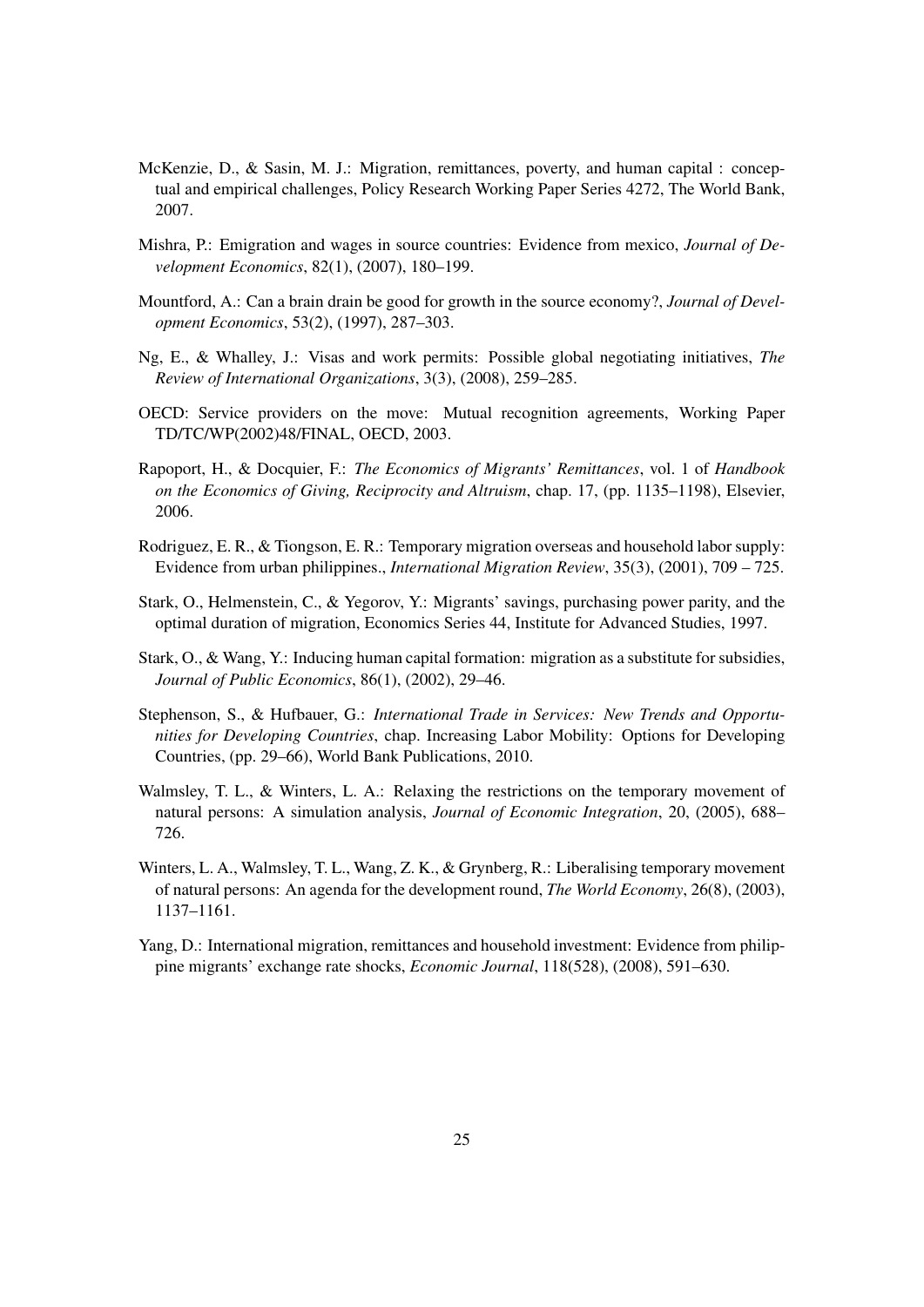## 7 Appendix

### <span id="page-25-0"></span>7.1 Figures



Figure 2: Inflow of remittances as a share of GDP



World Bank staff estimates based on the IMF's Balance of Payments Statistics Yearbook 2008.

### 7.2 The model

The production and factor demand block

$$
VA_{i} = A_{1}[a_{KHS} \cdot KHS_{i}^{(\frac{\sigma_{1}-1}{\sigma_{1}})} + a_{MSL} \cdot MSL_{i}^{(\frac{\sigma_{1}-1}{\sigma_{1}})} + a_{LSL} \cdot LSL_{i}^{(\frac{\sigma_{1}-1}{\sigma_{1}})}(\frac{\sigma_{1}-1}{\sigma_{1}})
$$
\n(9)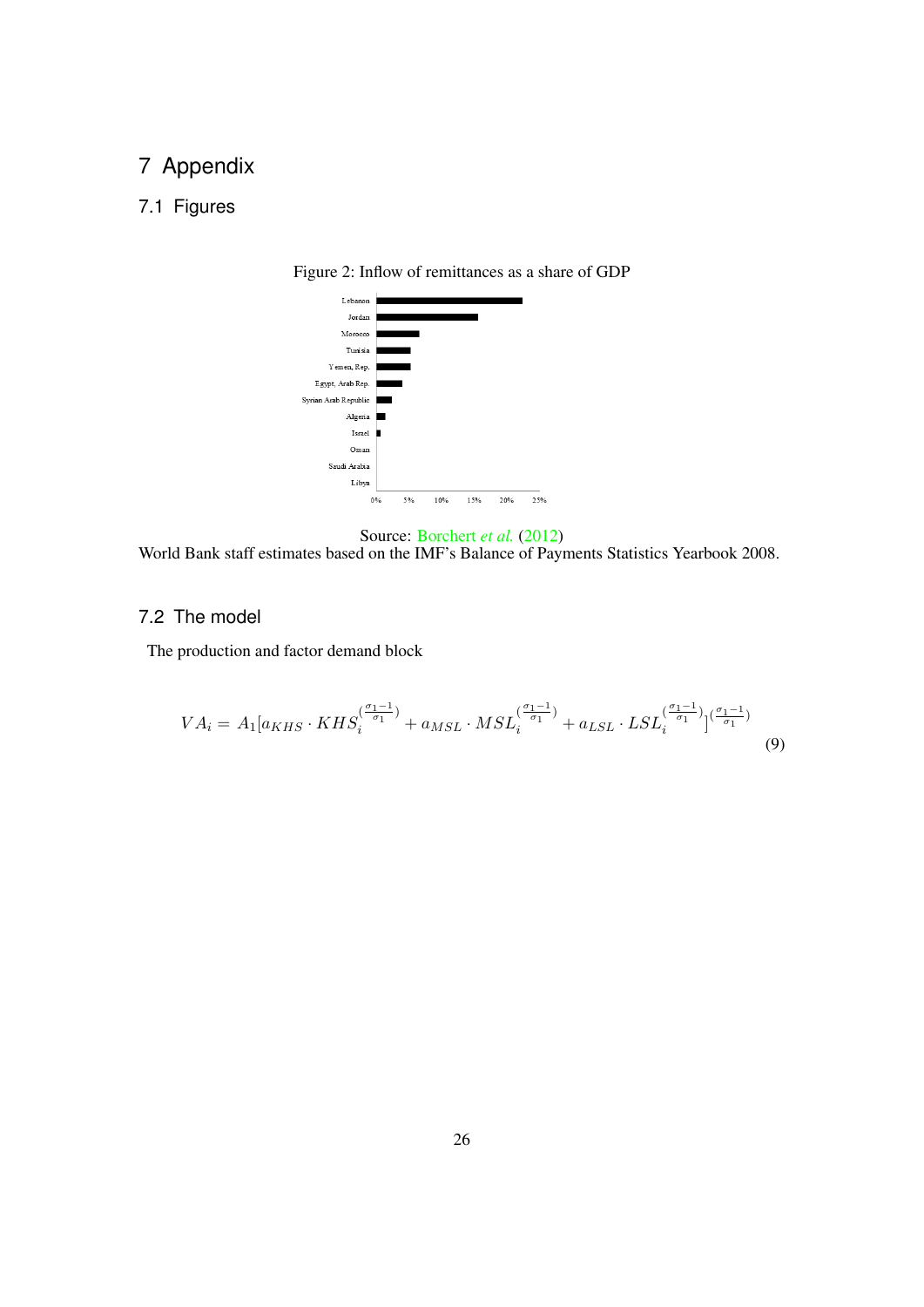$$
KHS_i = A_1^{(\sigma_1 - 1)} \cdot VA_i \cdot (a_{KHS} \cdot \frac{PVA_i}{PKHS_i})^{\sigma_1}
$$
\n
$$
(10)
$$

$$
MSL_i = A_1^{(\sigma_1 - 1)} \cdot VA_i \cdot (a_{MSL} \cdot \frac{PVA_i}{PMS_i})^{\sigma_1}
$$
\n
$$
(11)
$$

$$
LSL_i = A_1^{(\sigma_1 - 1)} \cdot VA_i \cdot (a_{LSL} \cdot \frac{PVA_i}{PLS_i})^{\sigma_1}
$$
\n
$$
(12)
$$

$$
KHS_i = A_2[a_K \cdot K_i^{(\frac{\sigma_2 - 1}{\sigma_2})} + a_{HSL} \cdot HSL_i^{(\frac{\sigma_2 - 1}{\sigma_2})} \Big|^{(\frac{\sigma_2 - 1}{\sigma_2})} \tag{13}
$$

$$
LD_{i,f} = \left[\sum_{a} a_a(a) \cdot LDA_{i,f,a}^{\left(\frac{\sigma_3-1}{\sigma_3}\right)}\right]^{\left(\frac{\sigma_3-1}{\sigma_3}\right)}
$$
(14)

$$
LDA_{i,f,a} = \left[\sum_{s} a_s(s) \cdot LDS_{i,f,a,s}^{\left(\frac{\sigma_4 - 1}{\sigma_4}\right)}\right] \xrightarrow{\left(\frac{\sigma_4 - 1}{\sigma_4}\right)}\tag{15}
$$

wage curve

$$
ln(W L_f) = \beta_1 + \beta_2 \cdot U_f \tag{16}
$$

sectoral wage

$$
W_{i,f,a} = WL_{f,a} \t{wdiff}_{i,f,a} \t{17}
$$

Capital accumulation

$$
K_{i,t} = K_{i,t-1}(1-\delta) + I_{i,t} \tag{18}
$$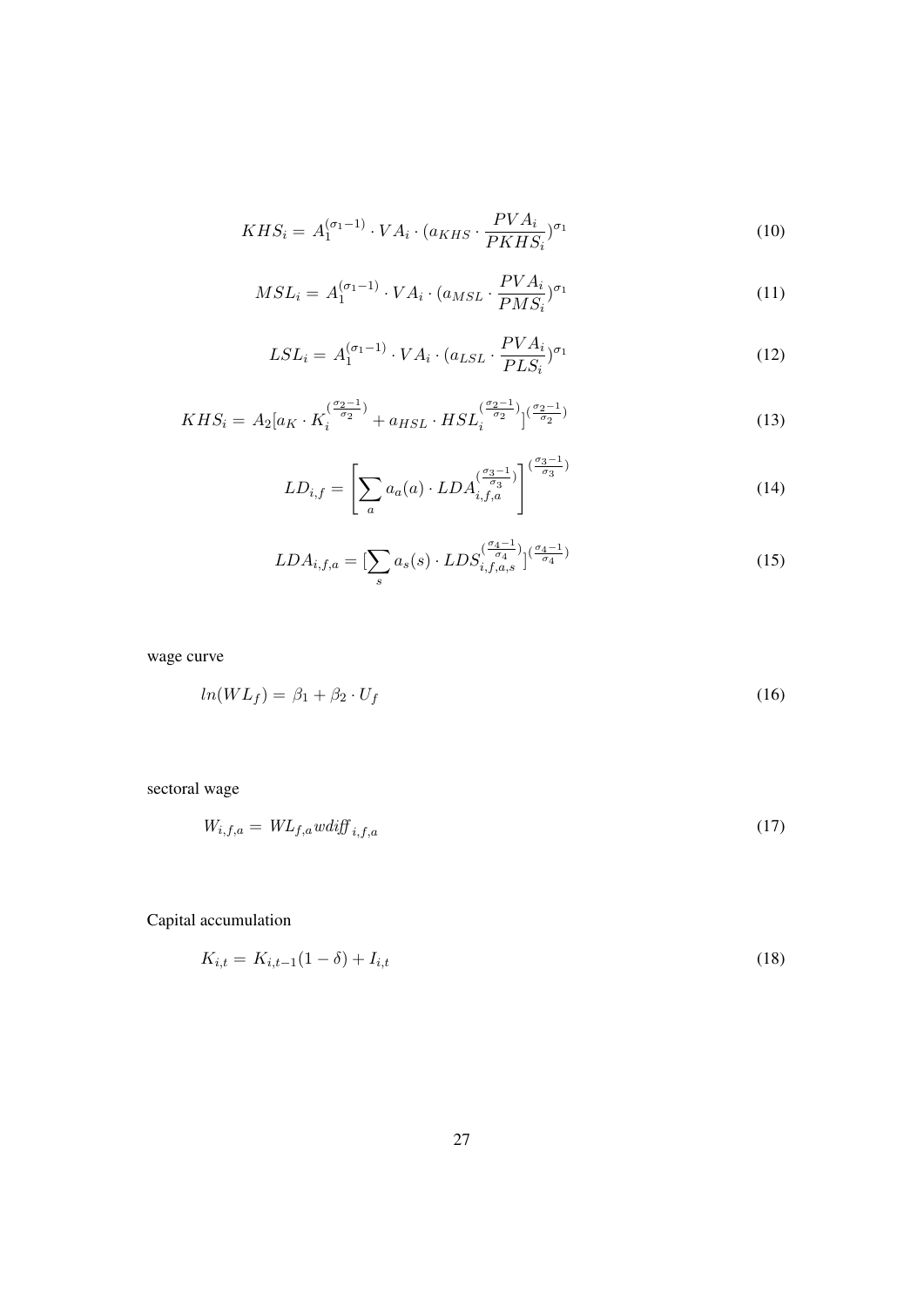#### Investment

$$
INV_i = \gamma \cdot KD_i \cdot e \cdot \frac{\lambda_i \cdot RK_i}{PK_i - subv_i}
$$
\n
$$
(19)
$$

### Parameters

| $a_{KHS}$       | Share parameter capital and high skilled labor bundle                 |
|-----------------|-----------------------------------------------------------------------|
| $a_{MSL}$       | Share parameter medium skilled labor                                  |
| $a_{LSL}$       | Share parameter low skilled labor                                     |
| $a_K$           | Share parameter capital in KHS agregate                               |
| $a_{HSL}$       | Share parameter high skilled labor force in KHS agregate              |
| $a_a$           | Share parameter labor demand by age                                   |
| $a_{s}$         | Share parameter labor demand by status                                |
| $A_1$           | Productivity parameter                                                |
| $A_2$           | Productivity parameter                                                |
| $\sigma_1$      | Elasticity of substitution first nest                                 |
| $\sigma_{2}$    | Elasticity of substitution between capital and high skilled labor     |
| $\sigma_3$      | Elasticity of substitution between youth and non-younth               |
| $\sigma_4$      | Elasticity of substitution between formal and informal labor          |
| af              | Share parameter formal labor supply                                   |
| $\overline{ai}$ | Share parameter informal labor supply                                 |
| al              | Share parameter local labor supply                                    |
| alsd            | Share parameter downgraded                                            |
| alnsd           | Share parameter non downgraded                                        |
| am              | Share parameter international migrants                                |
| sig1            | Elasticity of transformation total labor supply                       |
| sig3            | Elasticity of transformation between downgraded and non downgraded    |
| sig4            | Elasticity of transformation between formal and informal labor supply |
| $\beta_1$       | Intercept of wage curve                                               |
| $\beta_{\it 2}$ | Wage curve coffiecient                                                |
| $\delta$        | capital depreciation                                                  |
| $\gamma$        | Share parameter Capital demand                                        |
| $\lambda$       | Share parameter return of capital                                     |
|                 |                                                                       |

#### Variables

| $L^S$   | Total labour supply                   |
|---------|---------------------------------------|
| $KHS_i$ | Capital and High Skilled labor bundle |
| $LSL_i$ | Low skilled labour bundle             |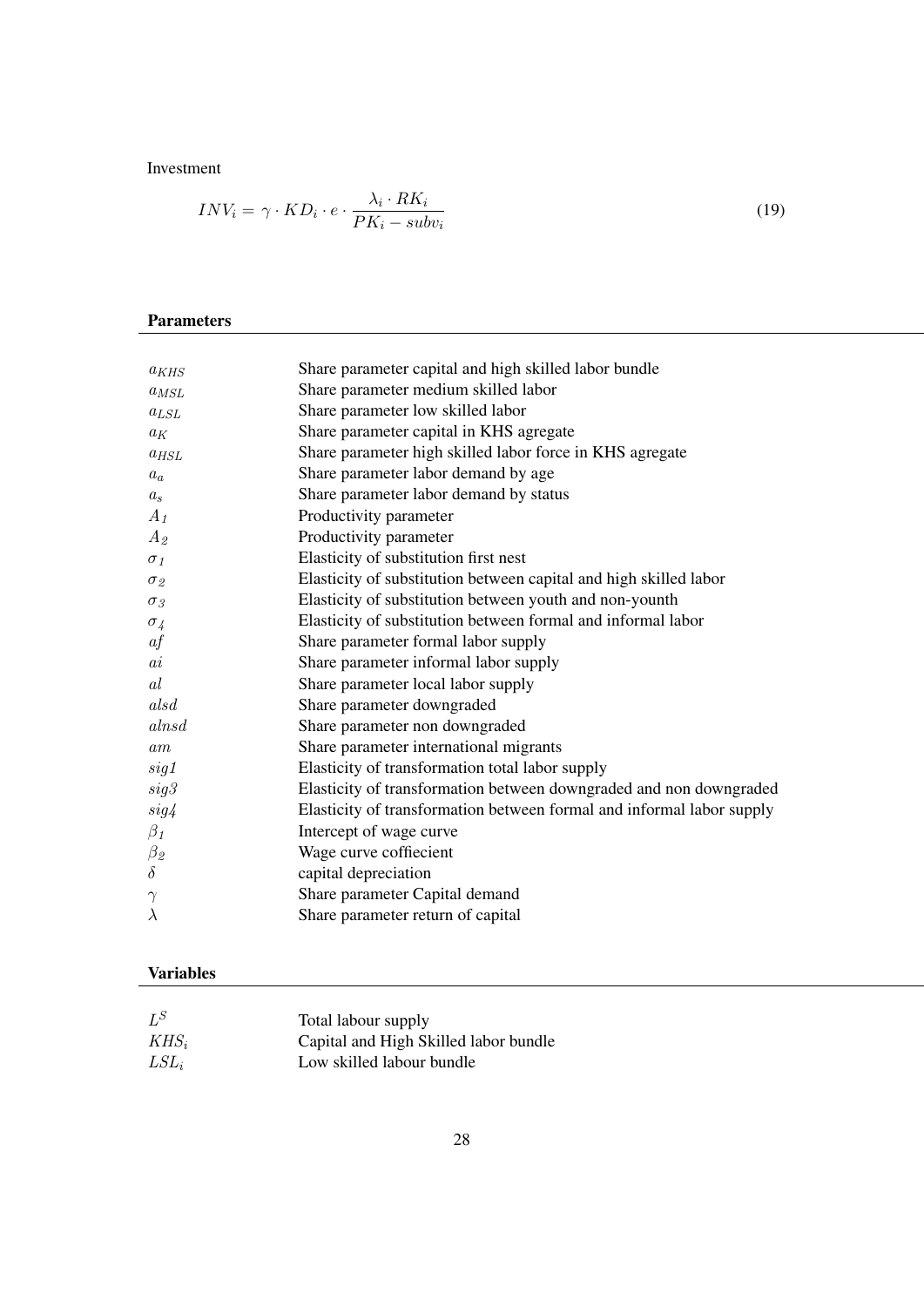| $MSL_i$         | Medium skilled labour bundle                              |
|-----------------|-----------------------------------------------------------|
| $LD_{i,f}$      | Labor Demand by skill                                     |
| $LDA_{i,f,a}$   | Labor Demand by skill and age                             |
| $LDS_{i,f,a,s}$ | Labor Demand by skill, age and status                     |
| $PVA_i$         | Value Added Price                                         |
| $PKHS_i$        | Capital and High Skilled labor price                      |
| $PMS_i$         | Medium Skilled labor price                                |
| $PLS_i$         | Low labour supply price                                   |
| $K_i$           | Capital                                                   |
| $W_f$           | Wages by skill                                            |
| LS              | Total labour supply by skill and age                      |
| <b>EMIG</b>     | Emigration by skill and age                               |
| LSL             | Local labour supply by skill and age                      |
| <i>LSLT</i>     | Local labour supply by skill and age including downgraded |
| <i>LSD</i>      | Local downgraded by skill and age                         |
| <i>LSND</i>     | Local non downgraded by skill and age                     |
| LSF             | Formal labour supply by skill and age                     |
| <i>LSI</i>      | Informal labour supply by skill and age                   |
| W               | Wages by labour category and age                          |
| $KD_i$          | Capital demand                                            |
| $PK_i$          | Capital price                                             |
| $RK_i$          | Return of capital                                         |
| $subv_i$        | <b>Investment Subsidies</b>                               |